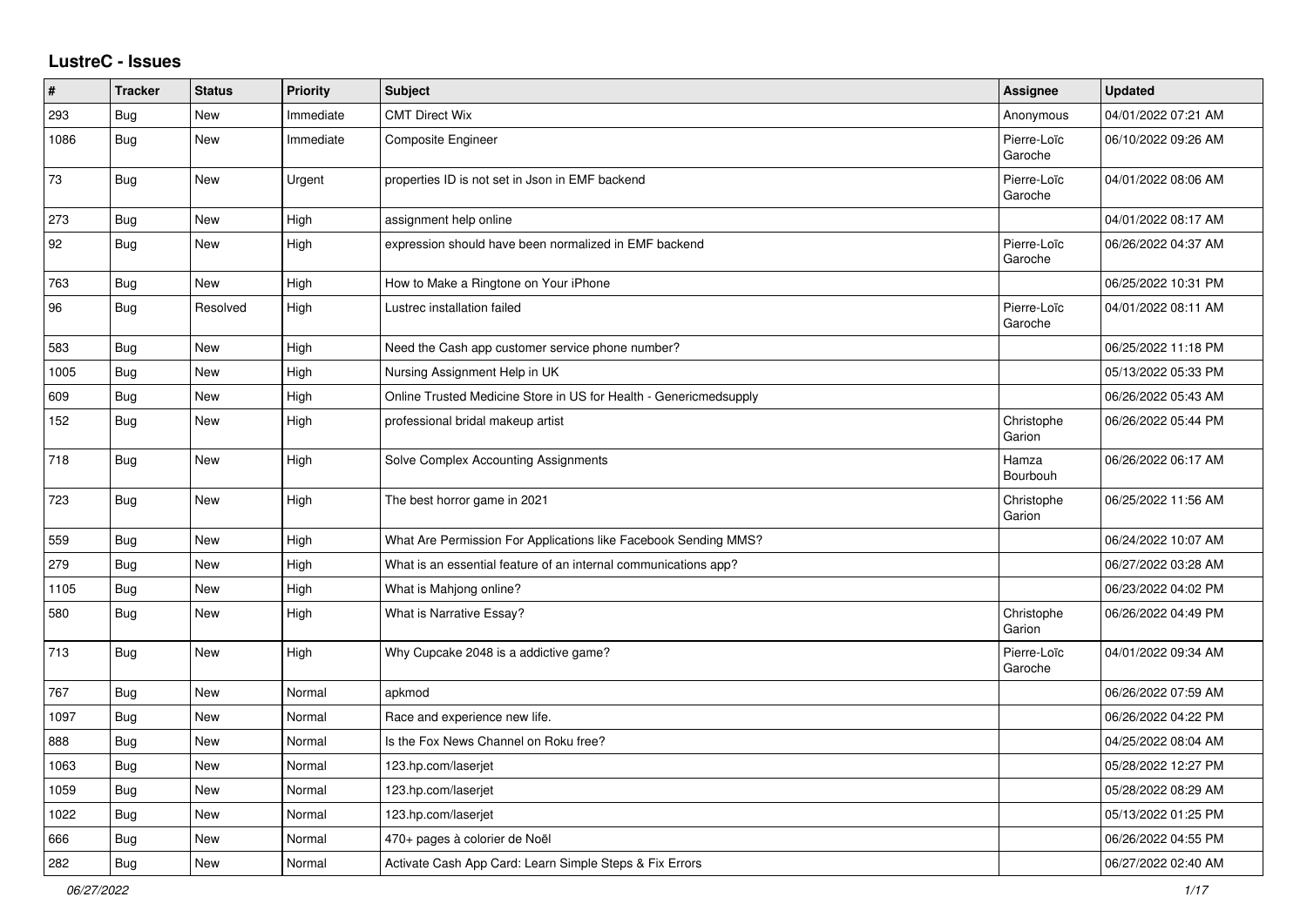| $\vert$ # | <b>Tracker</b> | <b>Status</b> | <b>Priority</b> | <b>Subject</b>                                                                                                                               | <b>Assignee</b>        | <b>Updated</b>      |
|-----------|----------------|---------------|-----------------|----------------------------------------------------------------------------------------------------------------------------------------------|------------------------|---------------------|
| 618       | <b>Bug</b>     | New           | Normal          | Buy Steroids Online with OurMedicnes.com   Best Quality Steroids                                                                             |                        | 06/26/2022 12:42 AM |
| 952       | Bug            | New           | Normal          | Canon IJ Network Tool                                                                                                                        |                        | 06/26/2022 10:35 AM |
| 948       | Bug            | New           | Normal          | Canon IJ Network Tool                                                                                                                        |                        | 04/20/2022 11:53 AM |
| 942       | <b>Bug</b>     | New           | Normal          | Canon IJ Network Tool                                                                                                                        |                        | 04/13/2022 08:45 AM |
| 929       | <b>Bug</b>     | New           | Normal          | Canon IJ Network Tool                                                                                                                        |                        | 04/12/2022 08:32 AM |
| 921       | Bug            | New           | Normal          | Canon IJ Network Tool                                                                                                                        |                        | 04/11/2022 09:00 AM |
| 913       | Bug            | New           | Normal          | Canon IJ Network Tool                                                                                                                        |                        | 04/07/2022 06:21 AM |
| 907       | Bug            | New           | Normal          | Canon IJ Network Tool                                                                                                                        |                        | 04/04/2022 10:43 AM |
| 864       | <b>Bug</b>     | New           | Normal          | Canon IJ Network Tool                                                                                                                        |                        | 04/01/2022 09:14 AM |
| 863       | Bug            | New           | Normal          | Canon IJ Network Tool                                                                                                                        |                        | 04/01/2022 09:12 AM |
| 859       | <b>Bug</b>     | New           | Normal          | Canon IJ Network Tool                                                                                                                        |                        | 04/01/2022 09:13 AM |
| 843       | Bug            | New           | Normal          | Canon IJ Network Tool                                                                                                                        |                        | 04/01/2022 08:58 AM |
| 811       | <b>Bug</b>     | New           | Normal          | Canon IJ Network Tool                                                                                                                        |                        | 06/26/2022 12:58 PM |
| 770       | Bug            | <b>New</b>    | Normal          | Canon IJ Network Tool                                                                                                                        |                        | 06/26/2022 09:12 AM |
| 730       | Bug            | New           | Normal          | Canon IJ Network Tool                                                                                                                        |                        | 06/26/2022 05:51 PM |
| 729       | Bug            | New           | Normal          | Canon IJ Network Tool                                                                                                                        |                        | 04/01/2022 09:33 AM |
| 759       | Bug            | New           | Normal          | Canon IJ Network Tool                                                                                                                        | Pierre-Loïc<br>Garoche | 06/26/2022 01:17 PM |
| 278       | Bug            | New           | Normal          | Cash App Help & Solutions - Here You Will Get Better Assistance                                                                              |                        | 06/27/2022 01:02 AM |
| 283       | <b>Bug</b>     | <b>New</b>    | Normal          | Cash App To PayPal Transfer Money - Check Out The Steps Here                                                                                 |                        | 04/01/2022 08:17 AM |
| 599       | Bug            | <b>New</b>    | Normal          | Do you know how to delete cash app account from your computer?                                                                               |                        | 06/24/2022 10:42 AM |
| 198       | Bug            | New           | Normal          | DR. RECKEWEG R42 (HAEMOVENIN) (22ML)                                                                                                         |                        | 06/26/2022 05:31 AM |
| 537       | Bug            | New           | Normal          | Get tech assistance with customer support on ATT Yahoo email login issue.                                                                    |                        | 06/26/2022 01:06 PM |
| 841       | Bug            | New           | Normal          | How do I activate FOX NOW?                                                                                                                   |                        | 04/01/2022 08:58 AM |
| 839       | Bug            | New           | Normal          | How do I activate FOX NOW?                                                                                                                   |                        | 04/01/2022 08:58 AM |
| 226       | Bug            | New           | Normal          | How to find reliable service reviews                                                                                                         | Anonymous              | 04/01/2022 08:46 AM |
| 76        | Bug            | New           | Normal          | Import error: Load error: imported node real_to_int declared in a regular Lustre file. File "include/conv.lusi", line<br>1, characters 0-64: |                        | 06/27/2022 01:06 AM |
| 947       | <b>Bug</b>     | <b>New</b>    | Normal          | is Disney Now and Disney Plus different?                                                                                                     |                        | 04/14/2022 09:53 AM |
| 941       | Bug            | New           | Normal          | is Disney Now and Disney Plus different?                                                                                                     |                        | 06/26/2022 12:10 PM |
| 886       | Bug            | New           | Normal          | Is the Fox News Channel on Roku free?                                                                                                        |                        | 04/01/2022 09:16 AM |
| 840       | <b>Bug</b>     | <b>New</b>    | Normal          | Is Tubi really free and legal?                                                                                                               |                        | 04/01/2022 08:58 AM |
| 289       | Bug            | <b>New</b>    | Normal          | Recover Yahoo Mail Forgotten Password - Explore Kanata Chinese                                                                               |                        | 06/27/2022 12:14 AM |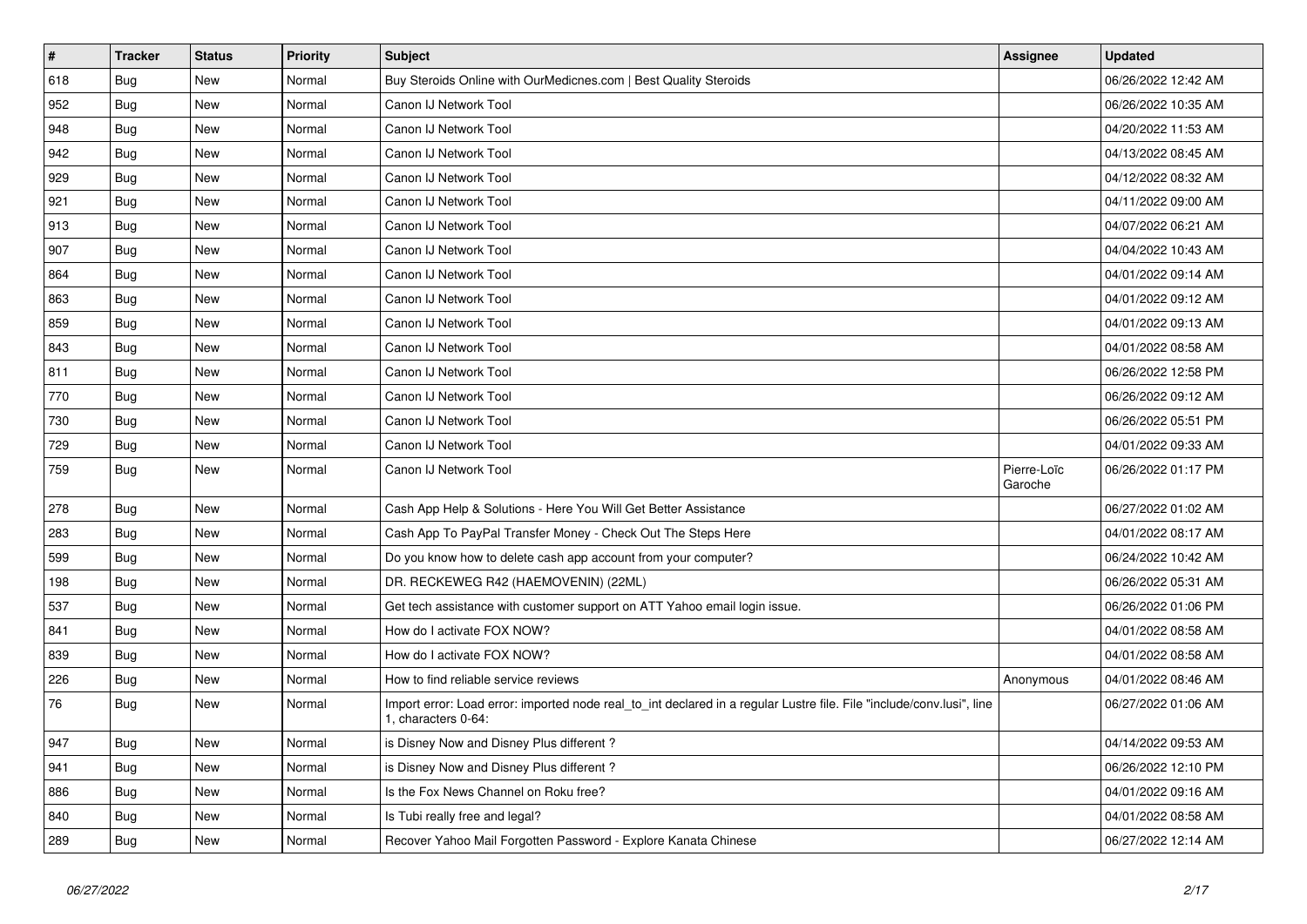| $\sharp$ | <b>Tracker</b> | <b>Status</b> | <b>Priority</b> | <b>Subject</b>                                                           | <b>Assignee</b>        | <b>Updated</b>      |
|----------|----------------|---------------|-----------------|--------------------------------------------------------------------------|------------------------|---------------------|
| 249      | Bug            | <b>New</b>    | Normal          | Steps to Activate Cash App Card in Less then 2 Minutes - Get Information | Pierre-Loïc<br>Garoche | 06/21/2022 07:52 PM |
| 192      | Bug            | <b>New</b>    | Normal          | The code Caffe                                                           |                        | 05/09/2022 10:16 AM |
| 889      | Bug            | <b>New</b>    | Normal          | What is Plex and how it's work?                                          |                        | 04/01/2022 09:14 AM |
| 887      | Bug            | <b>New</b>    | Normal          | What is Plex and how it's work?                                          |                        | 04/01/2022 09:16 AM |
| 946      | Bug            | New           | Normal          | What is Plex and Is Plex Legal?                                          |                        | 06/26/2022 05:23 AM |
| 940      | Bug            | New           | Normal          | What is Plex and Is Plex Legal?                                          |                        | 06/26/2022 04:50 PM |
| 228      | Bug            | <b>New</b>    | Normal          | Why Does Cash App Transaction Failed? - Here Is the Answer               |                        | 06/27/2022 01:23 AM |
| 579      | Bug            | <b>New</b>    | Normal          | YOUR CV MAKES YOUR FIRST IMPRESSION                                      | Christophe<br>Garion   | 06/26/2022 06:07 PM |
| 1007     | Bug            | <b>New</b>    | Normal          | "ij.start canon                                                          |                        | 05/18/2022 10:40 AM |
| 1068     | Bug            | <b>New</b>    | Normal          | 123.hp.com/laserjet                                                      |                        | 05/31/2022 12:22 PM |
| 1046     | Bug            | <b>New</b>    | Normal          | 123.hp.com/laserjet                                                      |                        | 05/24/2022 10:46 AM |
| 997      | Bug            | New           | Normal          | 123.hp.com/laserjet                                                      |                        | 05/06/2022 05:33 AM |
| 193      | Bug            | <b>New</b>    | Normal          | 18% Discount on Homeopathic medicines                                    |                        | 06/26/2022 03:13 PM |
| 1126     | Bug            | New           | Normal          | 1PLSD                                                                    |                        | 06/25/2022 09:36 AM |
| 807      | Bug            | <b>New</b>    | Normal          | 1v1Battle is a strategic action 'Build and shoot' game                   |                        | 04/01/2022 08:56 AM |
| 265      | Bug            | <b>New</b>    | Normal          | 3 Faq's On Downloading To Your Apple Ipod                                |                        | 06/26/2022 01:26 PM |
| 1029     | Bug            | New           | Normal          | 5 Reasons Why People Love Coloring Pages?                                |                        | 05/16/2022 11:53 AM |
| 504      | Bug            | <b>New</b>    | Normal          | A beginner should always look for online Java assignment help!           |                        | 06/27/2022 03:43 AM |
| 735      | <b>Bug</b>     | <b>New</b>    | Normal          | A quick fix of how to get money back from cash app stocks                |                        | 06/26/2022 01:31 PM |
| 145      | Bug            | <b>New</b>    | Normal          | abdulbaissagar                                                           |                        | 06/26/2022 11:32 PM |
| 939      | Bug            | <b>New</b>    | Normal          | Ability to change sound notifications                                    | Christophe<br>Garion   | 06/26/2022 07:37 PM |
| 156      | Bug            | <b>New</b>    | Normal          | Access old cash app account                                              |                        | 04/01/2022 08:00 AM |
| 275      | Bug            | <b>New</b>    | Normal          | Activate Cash App Card With Or Without QR - Step By Step Guide           | Pierre-Loïc<br>Garoche | 06/27/2022 03:00 AM |
| 230      | Bug            | <b>New</b>    | Normal          | Add Money To Cash App Card - Auto Cash Apps                              |                        | 06/26/2022 11:25 AM |
| 116      | Bug            | New           | Normal          | aertaeyg                                                                 |                        | 06/26/2022 05:38 AM |
| 184      | <b>Bug</b>     | New           | Normal          | Affordable Business Writing Services                                     |                        | 06/26/2022 09:46 AM |
| 122      | Bug            | <b>New</b>    | Normal          | <b>AFL Live Stream</b>                                                   |                        | 04/01/2022 07:55 AM |
| 239      | <b>Bug</b>     | New           | Normal          | Algunas características más de Choices MOD APK                           |                        | 06/25/2022 10:05 AM |
| 286      | <b>Bug</b>     | New           | Normal          | All About Cash App Transfer Fail Problems                                |                        | 04/01/2022 07:49 AM |
| 284      | <b>Bug</b>     | New           | Normal          | All About Cash App Transfer Fail Problems                                |                        | 06/26/2022 03:15 PM |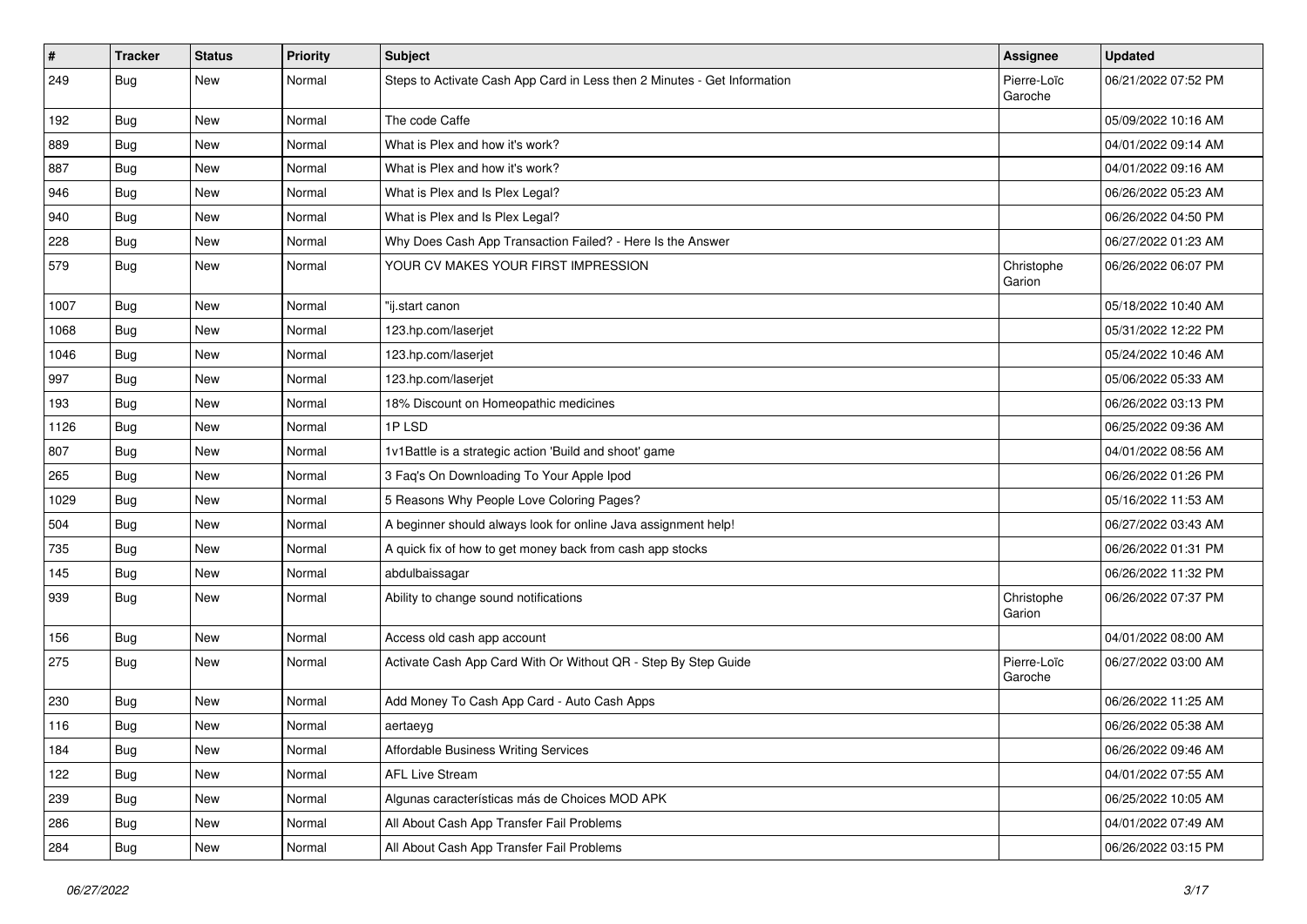| $\vert$ # | <b>Tracker</b> | <b>Status</b> | <b>Priority</b> | <b>Subject</b>                                                            | Assignee               | <b>Updated</b>      |
|-----------|----------------|---------------|-----------------|---------------------------------------------------------------------------|------------------------|---------------------|
| 190       | <b>Bug</b>     | <b>New</b>    | Normal          | All About Cash App Transfer Fail Problems                                 |                        | 06/27/2022 01:05 AM |
| 251       | <b>Bug</b>     | <b>New</b>    | Normal          | All About Cash App Transfer Fail Problems                                 | Pierre-Loïc<br>Garoche | 06/26/2022 12:57 PM |
| 911       | Bug            | New           | Normal          | Aluminum Windows & Doors                                                  |                        | 04/06/2022 08:10 PM |
| 233       | <b>Bug</b>     | New           | Normal          | Anauthorsway.com: My User Experience                                      |                        | 06/26/2022 04:14 PM |
| 660       | Bug            | New           | Normal          | Anchovies Nutrition Facts And Health Benefits                             |                        | 04/01/2022 09:40 AM |
| 918       | <b>Bug</b>     | New           | Normal          | Antivirus for IOS                                                         |                        | 06/16/2022 10:36 PM |
| 760       | Bug            | New           | Normal          | apkmod                                                                    |                        | 05/20/2022 05:32 AM |
| 1054      | <b>Bug</b>     | New           | Normal          | Apkmodule                                                                 | Pierre-Loïc<br>Garoche | 05/26/2022 03:37 PM |
| 519       | Bug            | <b>New</b>    | Normal          | Are you finding online UK Assignment writers?                             |                        | 06/26/2022 02:55 PM |
| 787       | Bug            | <b>New</b>    | Normal          | <b>Assured Assignment Help</b>                                            |                        | 06/26/2022 06:14 PM |
| 302       | <b>Bug</b>     | <b>New</b>    | Normal          | Auto Electrical Repair Services in Norcross GA                            |                        | 06/26/2022 07:49 PM |
| 297       | Bug            | <b>New</b>    | Normal          | Auto Lighting Installation Services in Norcross GA                        |                        | 04/01/2022 07:21 AM |
| 396       | Bug            | New           | Normal          | Auto Transport Services in Annapolis MD                                   |                        | 04/01/2022 07:15 AM |
| 372       | Bug            | New           | Normal          | Auto Transport Services in Arlington County VA                            |                        | 06/27/2022 01:42 AM |
| 360       | <b>Bug</b>     | New           | Normal          | Auto Transport Services in Baltimore MD                                   |                        | 04/01/2022 07:13 AM |
| 378       | Bug            | New           | Normal          | Auto Transport Services in Fairfax VA                                     |                        | 04/01/2022 07:17 AM |
| 384       | <b>Bug</b>     | New           | Normal          | Auto Transport Services in McLean VA                                      |                        | 04/01/2022 07:17 AM |
| 402       | Bug            | New           | Normal          | Auto Transport Services in Potomac MD                                     |                        | 04/01/2022 07:47 AM |
| 390       | Bug            | New           | Normal          | Auto Transport Services in Sterling VA                                    |                        | 04/01/2022 07:16 AM |
| 366       | Bug            | New           | Normal          | Auto Transport Services in Washington DC                                  |                        | 04/01/2022 07:12 AM |
| 958       | <b>Bug</b>     | New           | Normal          | Avail Cash app support service to know Sutton bank cash app number        |                        | 06/26/2022 08:46 AM |
| 702       | Bug            | New           | Normal          | Avail Chime Customer Service to know How To Get Chime Bank Statement      |                        | 06/26/2022 11:41 AM |
| 731       | <b>Bug</b>     | New           | Normal          | Avail Of Cash App Customer Service If Unable To Down Cash App Mobile App? |                        | 06/25/2022 08:36 PM |
| 936       | Bug            | <b>New</b>    | Normal          | Avantages de l'extension AliTools pour faire du shopping sur Aliexpress   | Pierre-Loïc<br>Garoche | 04/12/2022 11:35 AM |
| 954       | Bug            | <b>New</b>    | Normal          | AZ Screen Recorder Mod                                                    |                        | 06/25/2022 11:24 PM |
| 191       | Bug            | <b>New</b>    | Normal          | <b>B2B Branding</b>                                                       |                        | 06/13/2022 12:50 AM |
| 989       | Bug            | <b>New</b>    | Normal          | Barewoods Wax Cigar                                                       |                        | 06/26/2022 09:19 AM |
| 146       | <b>Bug</b>     | New           | Normal          | bayabais                                                                  |                        | 06/27/2022 03:14 AM |
| 247       | Bug            | <b>New</b>    | Normal          | best 4 Channel Amp                                                        |                        | 06/26/2022 02:47 PM |
| 786       | Bug            | New           | Normal          | Best Assignment Help in Australia & UK                                    |                        | 06/21/2022 09:28 PM |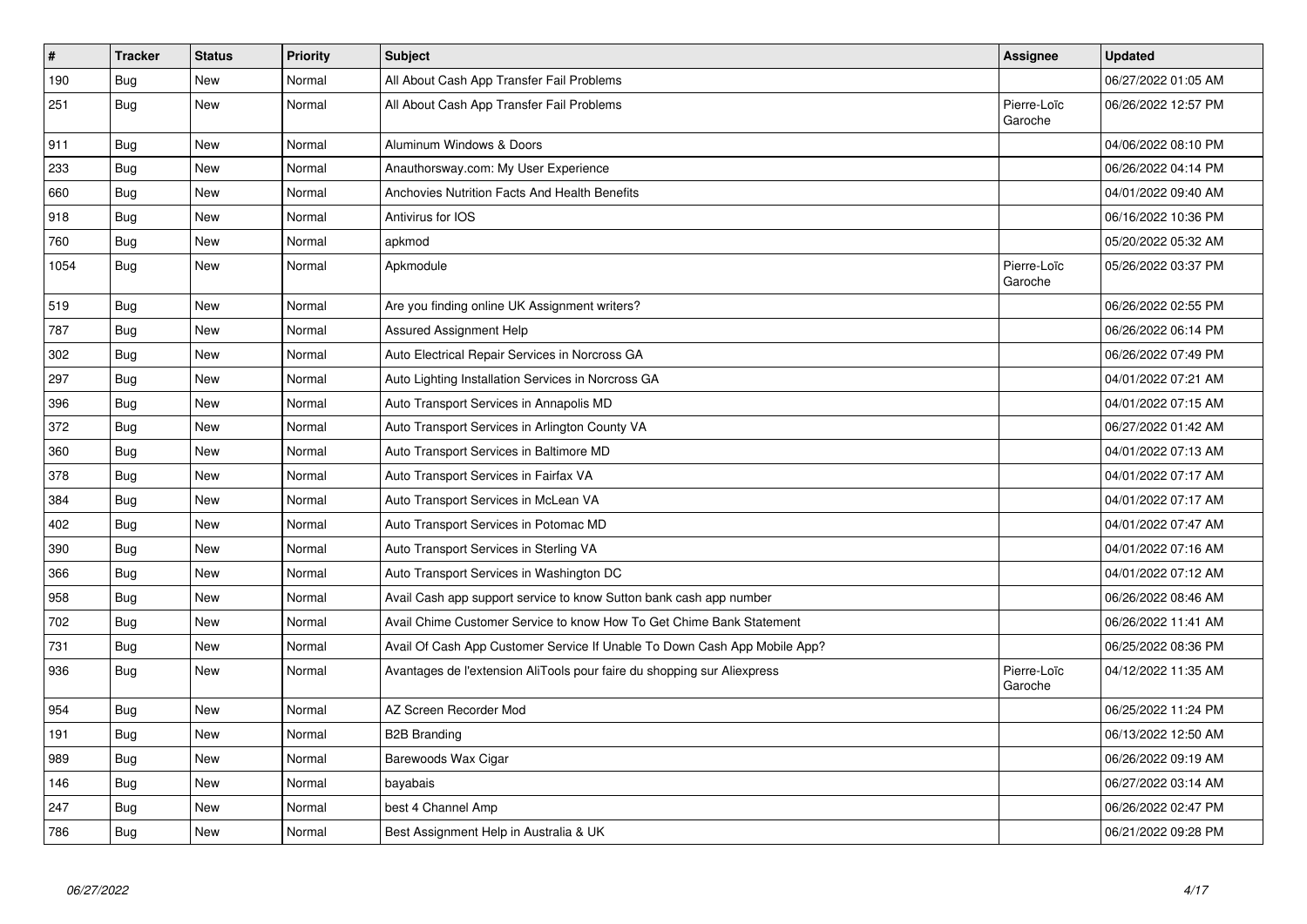| #    | <b>Tracker</b> | <b>Status</b> | <b>Priority</b> | <b>Subject</b>                                                                   | Assignee               | <b>Updated</b>      |
|------|----------------|---------------|-----------------|----------------------------------------------------------------------------------|------------------------|---------------------|
| 602  | Bug            | New           | Normal          | Best Essay Writing Service UK                                                    | Pierre-Loïc<br>Garoche | 06/26/2022 12:16 AM |
| 601  | Bug            | <b>New</b>    | Normal          | Best Essay Writing Service UK                                                    | Pierre-Loïc<br>Garoche | 06/26/2022 04:23 PM |
| 257  | Bug            | New           | Normal          | Best latte machines                                                              |                        | 06/26/2022 11:07 AM |
| 586  | Bug            | New           | Normal          | Best Modifications For Your Mobile Phone                                         |                        | 06/26/2022 01:51 AM |
| 780  | Bug            | <b>New</b>    | Normal          | Best Whatsapp Modified APKs                                                      | Pierre-Loïc<br>Garoche | 06/27/2022 12:31 AM |
| 741  | Bug            | <b>New</b>    | Normal          | <b>Blockchain Technology Solutions</b>                                           |                        | 06/26/2022 02:19 AM |
| 202  | Bug            | <b>New</b>    | Normal          | blonde wig                                                                       |                        | 06/26/2022 12:52 AM |
| 143  | Bug            | New           | Normal          | Bob lace front wigs                                                              |                        | 06/26/2022 11:52 PM |
| 179  | Bug            | New           | Normal          | body wave                                                                        |                        | 04/01/2022 08:41 AM |
| 299  | Bug            | <b>New</b>    | Normal          | Brake Caliper Painting Services in Norcross GA                                   |                        | 04/01/2022 07:20 AM |
| 831  | Bug            | <b>New</b>    | Normal          | Build and shoot                                                                  |                        | 05/29/2022 04:47 PM |
| 1052 | Bug            | <b>New</b>    | Normal          | Build Now GG is a new battle royale game.                                        |                        | 05/26/2022 04:24 AM |
| 835  | Bug            | New           | Normal          | Build your strong army with Taming io                                            |                        | 04/01/2022 08:59 AM |
| 621  | Bug            | New           | Normal          | Buy All Modafinil & Armodafinil Tablets @Buy Modafinil US                        |                        | 06/26/2022 02:20 AM |
| 616  | Bug            | <b>New</b>    | Normal          | Buy Anavar Tablets   Anavar For Sale in USA, UK & Australia                      |                        | 06/27/2022 02:02 AM |
| 613  | Bug            | New           | Normal          | Buy Aspadol 100mg Tab Online in US, UK, AU   Erospharmacy                        |                        | 06/26/2022 09:10 AM |
| 494  | Bug            | New           | Normal          | <b>Buy Discussion Post</b>                                                       |                        | 06/27/2022 03:51 AM |
| 635  | Bug            | New           | Normal          | Buy Steroids Online with OurMedicnes.com   Best Quality Steroids                 |                        | 06/26/2022 12:01 AM |
| 924  | Bug            | <b>New</b>    | Normal          | buy tec 9                                                                        |                        | 04/11/2022 02:54 PM |
| 634  | Bug            | <b>New</b>    | Normal          | Buy Vidalista Tablets (Tadalafil) at [\$25 OFF + Free Shipping] Vidalistatablets |                        | 06/25/2022 04:00 PM |
| 617  | Bug            | New           | Normal          | Buy Vidalista Tablets (Tadalafil) at [\$25 OFF + Free Shipping] Vidalistatablets |                        | 06/26/2022 10:11 AM |
| 259  | Bug            | <b>New</b>    | Normal          | call center services                                                             |                        | 06/26/2022 01:30 AM |
| 690  | <b>Bug</b>     | New           | Normal          | campervan hire                                                                   |                        | 06/26/2022 06:47 PM |
| 1044 | Bug            | <b>New</b>    | Normal          | Can I Disapprove If Random Person Sent Me Money On Cash App?                     |                        | 05/26/2022 03:51 PM |
| 964  | Bug            | <b>New</b>    | Normal          | Can I Fix Cash App Transfer Failed Issues By Adding Sufficient Funds?            |                        | 06/26/2022 07:21 AM |
| 865  | Bug            | New           | Normal          | Canon IJ Printer Utility                                                         |                        | 05/18/2022 07:24 PM |
| 951  | Bug            | New           | Normal          | Canon.com/ijsetup                                                                |                        | 04/20/2022 10:18 AM |
| 155  | Bug            | New           | Normal          | Cant access my cash app account                                                  | Pierre-Loïc<br>Garoche | 06/22/2022 02:15 PM |
| 298  | Bug            | New           | Normal          | Car Stereo Installation Services in Norcross GA                                  |                        | 04/01/2022 07:20 AM |
| 354  | <b>Bug</b>     | New           | Normal          | Car Upholstery Cleaning Services in Chesapeake VA                                |                        | 04/01/2022 07:14 AM |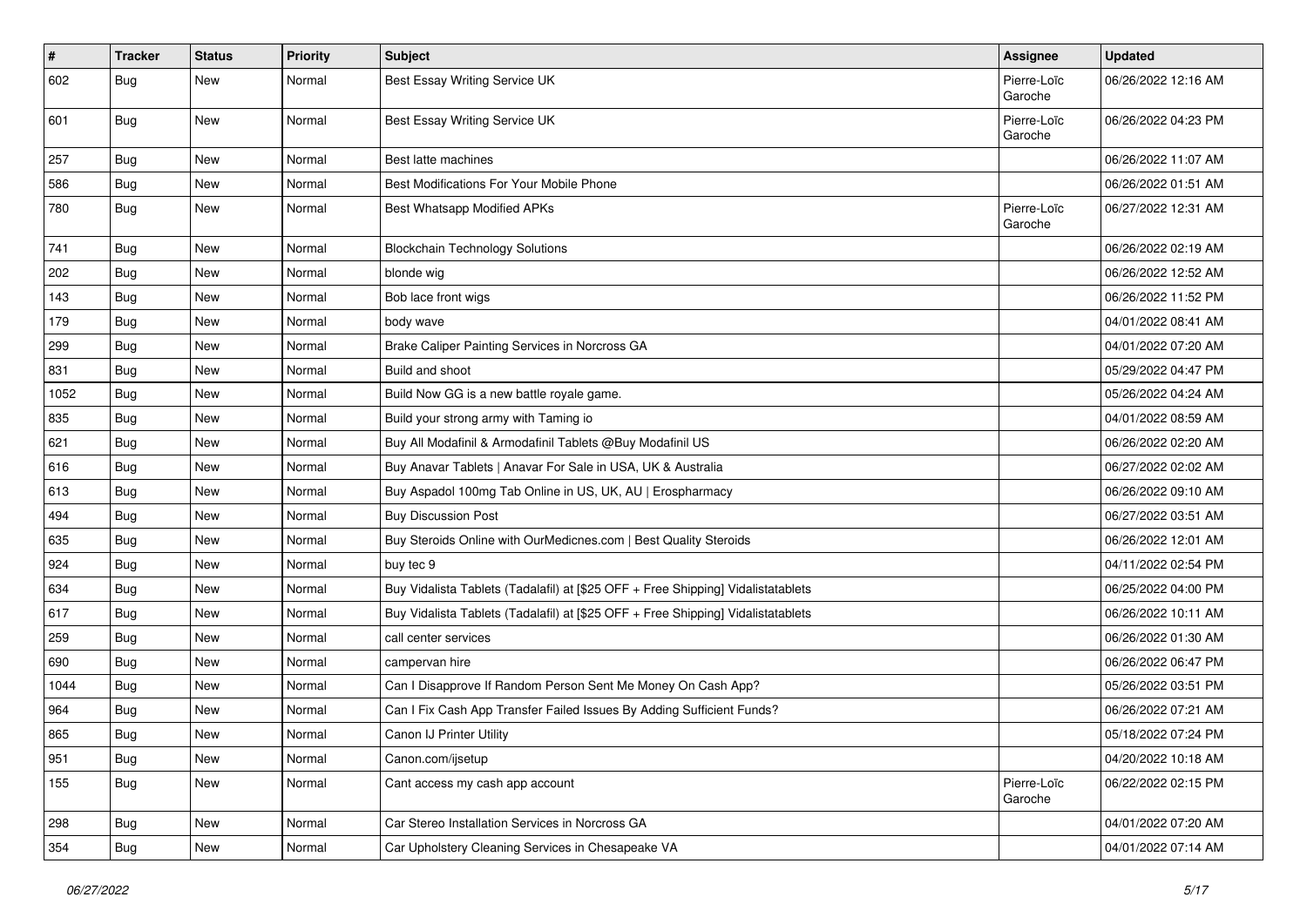| #    | <b>Tracker</b> | <b>Status</b> | <b>Priority</b> | <b>Subject</b>                                                       | <b>Assignee</b>        | <b>Updated</b>      |
|------|----------------|---------------|-----------------|----------------------------------------------------------------------|------------------------|---------------------|
| 338  | Bug            | <b>New</b>    | Normal          | Car Upholstery Cleaning Services in Norfolk VA                       |                        | 04/01/2022 07:23 AM |
| 323  | Bug            | <b>New</b>    | Normal          | Car Upholstery Cleaning Services in Virginia Beach VA                |                        | 04/01/2022 07:26 AM |
| 303  | Bug            | New           | Normal          | Car Wrapping Services in Norcross GA                                 |                        | 04/01/2022 07:22 AM |
| 408  | Bug            | New           | Normal          | Carpet Cleaning Boston MA                                            |                        | 04/01/2022 07:47 AM |
| 424  | <b>Bug</b>     | <b>New</b>    | Normal          | Carpet Cleaning Brookline MA                                         |                        | 04/01/2022 07:45 AM |
| 457  | <b>Bug</b>     | <b>New</b>    | Normal          | Carpet Cleaning Medford MA                                           |                        | 06/25/2022 07:36 PM |
| 433  | Bug            | <b>New</b>    | Normal          | Carpet Cleaning Newton MA                                            |                        | 04/01/2022 07:50 AM |
| 449  | <b>Bug</b>     | New           | Normal          | Carpet Cleaning Quincy MA                                            |                        | 04/01/2022 07:48 AM |
| 340  | <b>Bug</b>     | New           | Normal          | Carpet Cleaning Services in Chesapeake VA                            |                        | 04/01/2022 07:23 AM |
| 325  | Bug            | <b>New</b>    | Normal          | Carpet Cleaning Services in Norfolk VA                               |                        | 04/01/2022 07:26 AM |
| 307  | <b>Bug</b>     | New           | Normal          | Carpet Cleaning Services in Virginia Beach VA                        |                        | 04/01/2022 07:19 AM |
| 416  | Bug            | <b>New</b>    | Normal          | Carpet Cleaning Somerville MA                                        |                        | 04/01/2022 07:46 AM |
| 441  | <b>Bug</b>     | New           | Normal          | Carpet Cleaning Watertown MA                                         |                        | 06/02/2022 06:00 PM |
| 465  | Bug            | <b>New</b>    | Normal          | Carpet Cleaning Westchester MA                                       |                        | 06/26/2022 05:07 AM |
| 341  | <b>Bug</b>     | <b>New</b>    | Normal          | Carpet Repairing Services in Chesapeake VA                           |                        | 04/01/2022 07:23 AM |
| 326  | Bug            | New           | Normal          | Carpet Repairing Services in Norfolk VA                              |                        | 04/01/2022 07:26 AM |
| 308  | Bug            | <b>New</b>    | Normal          | Carpet Repairing Services in Virginia Beach VA                       |                        | 04/01/2022 07:19 AM |
| 775  | <b>Bug</b>     | New           | Normal          | cash app                                                             |                        | 02/14/2022 08:20 AM |
| 227  | Bug            | <b>New</b>    | Normal          | Cash App Help & Solutions - Here You Will Get Better Assistance      |                        | 06/25/2022 11:21 PM |
| 895  | Bug            | <b>New</b>    | Normal          | Cash App Scams                                                       |                        | 06/18/2022 02:36 PM |
| 582  | <b>Bug</b>     | New           | Normal          | Cash App Won't Let Me Send Money If There Is A Low Balance Available | Pierre-Loïc<br>Garoche | 06/26/2022 02:39 PM |
| 1057 | Bug            | New           | Normal          | <b>CCPlay Education Edition APK</b>                                  |                        | 06/07/2022 04:07 AM |
| 838  | <b>Bug</b>     | New           | Normal          | Celebrity Hunter Mod apk - Como instalá-lo                           |                        | 04/01/2022 08:58 AM |
| 507  | Bug            | <b>New</b>    | Normal          | central.bitdefender.com                                              |                        | 06/27/2022 02:15 AM |
| 1102 | <b>Bug</b>     | New           | Normal          | Charlottesville Travel Guide?                                        |                        | 06/26/2022 07:44 AM |
| 531  | <b>Bug</b>     | <b>New</b>    | Normal          | Cheap Assignment Writing Service UK                                  | Anonymous              | 06/27/2022 03:17 AM |
| 530  | <b>Bug</b>     | <b>New</b>    | Normal          | Cheap Assignment Writing Service UK                                  | Anonymous              | 06/26/2022 09:23 PM |
| 487  | Bug            | New           | Normal          | Cheap Fake Dunks                                                     |                        | 06/26/2022 11:26 PM |
| 632  | Bug            | New           | Normal          | CheapestMedsShop   100% Safe Medicines Online in UK & AUS.           |                        | 06/27/2022 02:04 AM |
| 622  | Bug            | New           | Normal          | CheapestMedsShop   100% Safe Medicines Online in UK & AUS.           |                        | 06/26/2022 05:27 PM |
| 615  | Bug            | New           | Normal          | CheapestMedsShop   100% Safe Medicines Online in USA UK & AUS.       |                        | 06/25/2022 08:36 PM |
| 769  | <b>Bug</b>     | New           | Normal          | check my cash app                                                    |                        | 06/26/2022 08:33 PM |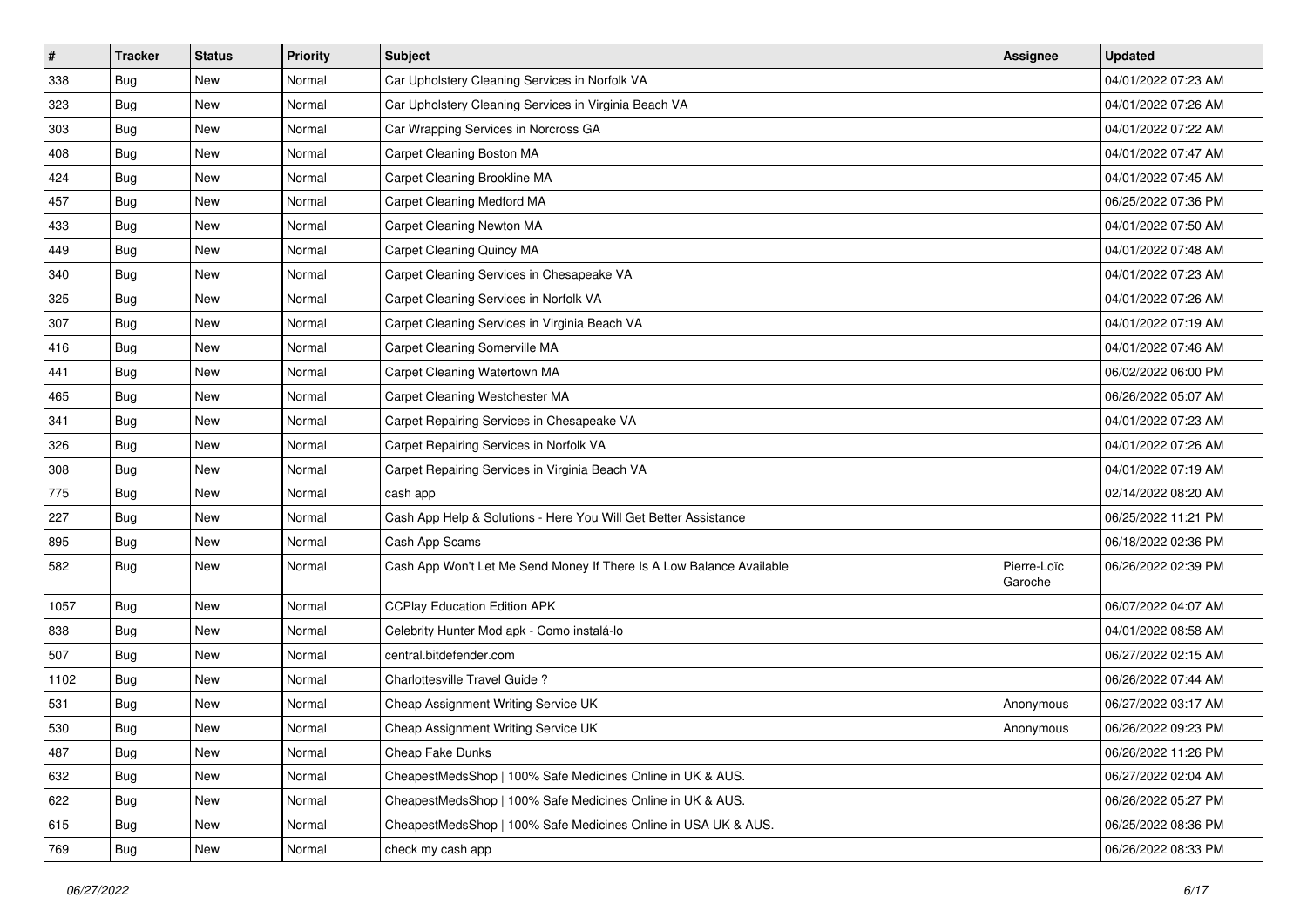| $\sharp$ | <b>Tracker</b> | <b>Status</b> | <b>Priority</b> | Subject                                                                  | <b>Assignee</b>        | <b>Updated</b>      |
|----------|----------------|---------------|-----------------|--------------------------------------------------------------------------|------------------------|---------------------|
| 1002     | Bug            | New           | Normal          | Chemistry Assignment Help                                                |                        | 06/04/2022 09:58 AM |
| 650      | Bug            | <b>New</b>    | Normal          | <b>Cherries Health Benefits</b>                                          |                        | 06/26/2022 12:57 AM |
| 832      | Bug            | New           | Normal          | Choque Royale Mod Apk                                                    |                        | 04/01/2022 08:59 AM |
| 553      | Bug            | New           | Normal          | Cinema HD APK - Free Movie Enjoyment App on Android                      |                        | 06/26/2022 01:39 PM |
| 1071     | Bug            | <b>New</b>    | Normal          | Cinema HD Review - Cinemahdy2.net                                        |                        | 06/21/2022 06:54 PM |
| 201      | Bug            | New           | Normal          | closure wig                                                              |                        | 06/26/2022 07:50 PM |
| 657      | Bug            | <b>New</b>    | Normal          | <b>Coconut Nutrition Facts And Health Benefits</b>                       |                        | 06/26/2022 06:45 AM |
| 1083     | Bug            | New           | Normal          | coin base review                                                         |                        | 06/11/2022 09:13 AM |
| 189      | Bug            | <b>New</b>    | Normal          | <b>College Biology Writing Services</b>                                  |                        | 06/26/2022 12:50 PM |
| 827      | Bug            | <b>New</b>    | Normal          | Come To Know The Required Steps To Unlock Cash App Account               |                        | 04/01/2022 08:59 AM |
| 782      | Bug            | New           | Normal          | Comment faire une sonnerie téléphonique                                  |                        | 06/24/2022 01:32 PM |
| 413      | Bug            | New           | Normal          | Commercial Floor Cleaning Boston MA                                      |                        | 04/01/2022 07:45 AM |
| 430      | Bug            | New           | Normal          | Commercial Floor Cleaning Brookline MA                                   |                        | 04/01/2022 07:50 AM |
| 462      | Bug            | <b>New</b>    | Normal          | Commercial Floor Cleaning Medford MA                                     |                        | 04/01/2022 07:32 AM |
| 438      | Bug            | <b>New</b>    | Normal          | Commercial Floor Cleaning Newton MA                                      |                        | 04/01/2022 07:50 AM |
| 454      | Bug            | New           | Normal          | Commercial Floor Cleaning Quincy MA                                      |                        | 06/02/2022 05:59 PM |
| 421      | Bug            | New           | Normal          | Commercial Floor Cleaning Somerville MA                                  |                        | 04/01/2022 07:46 AM |
| 446      | Bug            | <b>New</b>    | Normal          | Commercial Floor Cleaning Watertown MA                                   |                        | 04/01/2022 07:49 AM |
| 470      | Bug            | <b>New</b>    | Normal          | Commercial Floor Cleaning Westchester MA                                 |                        | 06/26/2022 10:56 AM |
| 614      | <b>Bug</b>     | <b>New</b>    | Normal          | Como baixar o MOD APK no celular                                         |                        | 06/22/2022 04:46 AM |
| 874      | Bug            | New           | Normal          | Cómo descargar Minecraft Apk                                             |                        | 06/26/2022 08:01 AM |
| 700      | Bug            | <b>New</b>    | Normal          | Cómo descargar Poppy Playtime                                            |                        | 04/01/2022 09:30 AM |
| 754      | Bug            | <b>New</b>    | Normal          | Cómo descargar tonos gratis de teléfono celular                          |                        | 06/26/2022 01:56 PM |
| 721      | Bug            | New           | Normal          | Cómo instalar un Mod Apk                                                 |                        | 06/24/2022 09:39 PM |
| 132      | Bug            | New           | Normal          | concrete-everything                                                      |                        | 06/26/2022 06:56 PM |
| 74       | Bug            | New           | Normal          | const is not supported inside contract                                   | Pierre-Loïc<br>Garoche | 06/27/2022 03:35 AM |
| 1124     | <b>Bug</b>     | New           | Normal          | Cookie clicker unblocked                                                 |                        | 06/24/2022 05:14 AM |
| 1122     | <b>Bug</b>     | New           | Normal          | Count the number of words on the Microsoft Word application in the phone |                        | 06/23/2022 04:19 AM |
| 1041     | Bug            | New           | Normal          | Count words in Word on the computer                                      |                        | 05/27/2022 02:16 PM |
| 133      | Bug            | New           | Normal          | craftlabs                                                                |                        | 06/25/2022 04:43 PM |
| 750      | <b>Bug</b>     | New           | Normal          | Create a Report Template                                                 |                        | 06/26/2022 04:27 PM |
| 1073     | <b>Bug</b>     | New           | Normal          | Cricut Design Space                                                      |                        | 06/07/2022 09:34 PM |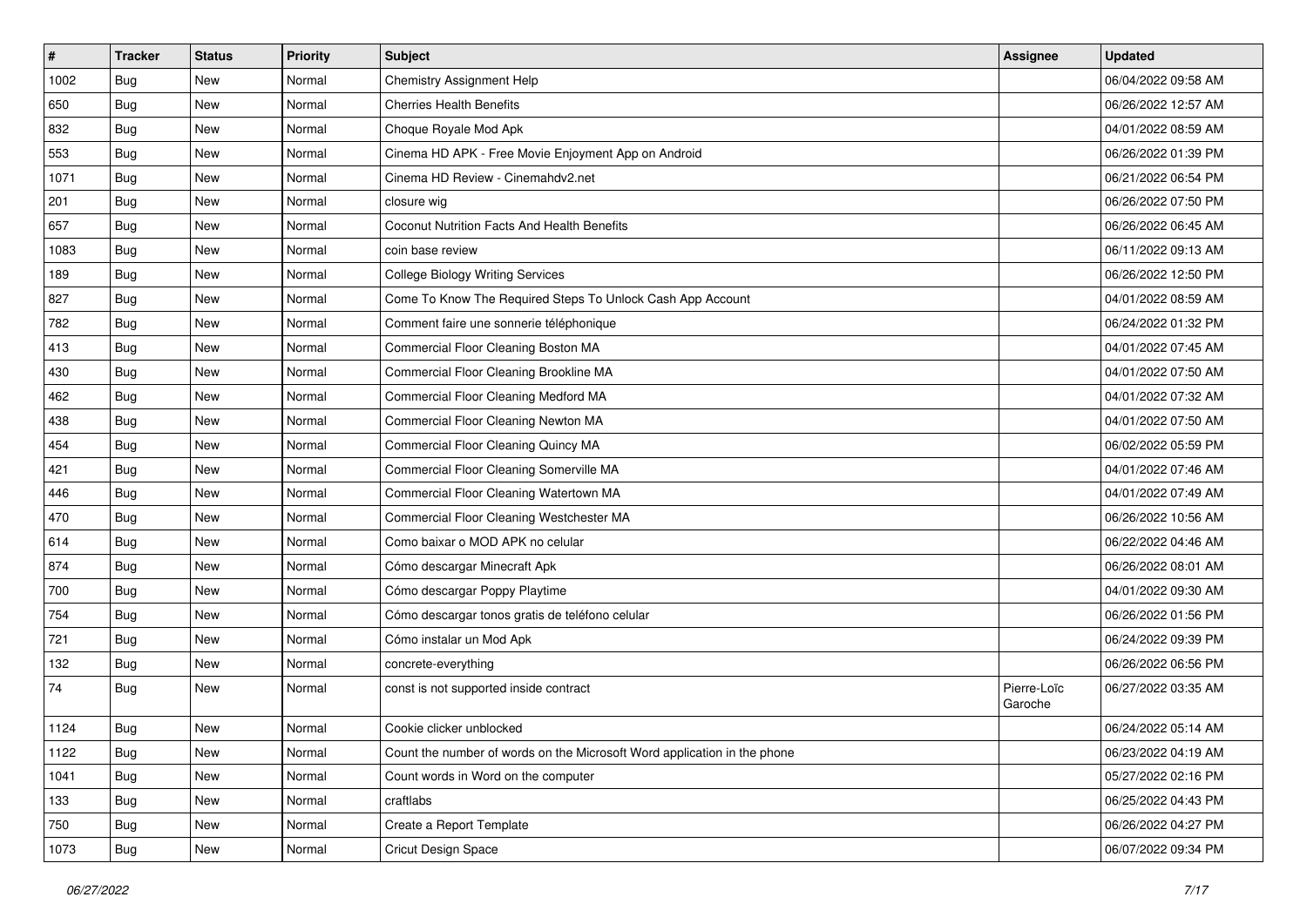| $\vert$ # | <b>Tracker</b> | <b>Status</b> | <b>Priority</b> | Subject                                                                      | <b>Assignee</b>      | <b>Updated</b>      |
|-----------|----------------|---------------|-----------------|------------------------------------------------------------------------------|----------------------|---------------------|
| 1067      | Bug            | New           | Normal          | Cricut.com/setup                                                             |                      | 05/31/2022 12:19 PM |
| 1062      | Bug            | <b>New</b>    | Normal          | Cricut.com/setup                                                             |                      | 05/28/2022 12:26 PM |
| 1061      | Bug            | New           | Normal          | Cricut.com/setup                                                             |                      | 05/28/2022 12:24 PM |
| 1058      | Bug            | <b>New</b>    | Normal          | Cricut.com/setup                                                             |                      | 05/28/2022 08:28 AM |
| 1045      | Bug            | New           | Normal          | Cricut.com/setup                                                             |                      | 05/24/2022 10:45 AM |
| 1021      | Bug            | <b>New</b>    | Normal          | Cricut.com/setup                                                             |                      | 05/26/2022 12:21 AM |
| 1020      | Bug            | <b>New</b>    | Normal          | Cricut.com/setup                                                             |                      | 05/13/2022 11:14 AM |
| 1019      | Bug            | New           | Normal          | Cricut.com/setup                                                             |                      | 05/13/2022 11:13 AM |
| 1012      | Bug            | <b>New</b>    | Normal          | Cricut.com/setup                                                             |                      | 05/11/2022 11:30 AM |
| 1006      | Bug            | New           | Normal          | Cricut.com/setup                                                             |                      | 05/10/2022 01:22 PM |
| 996       | Bug            | <b>New</b>    | Normal          | Cricut.com/setup                                                             |                      | 05/06/2022 05:32 AM |
| 714       | Bug            | <b>New</b>    | Normal          | Cuevana 3 Premium - Enjoy Your Favorite Movies and TV Shows on Your Smart TV |                      | 06/26/2022 06:14 AM |
| 912       | Bug            | <b>New</b>    | Normal          | Cuphead Mobile Game Review                                                   |                      | 06/09/2022 10:14 AM |
| 144       | Bug            | <b>New</b>    | Normal          | curly bob lace front wigs                                                    |                      | 06/26/2022 01:44 PM |
| 169       | Bug            | <b>New</b>    | Normal          | CV Maker - UAE CV Writing Agency                                             |                      | 06/27/2022 03:19 AM |
| 628       | Bug            | <b>New</b>    | Normal          | CV reviewing services!                                                       |                      | 06/26/2022 06:49 AM |
| 986       | <b>Bug</b>     | New           | Normal          | dbhdsvbhdf                                                                   | Christophe<br>Garion | 05/01/2022 09:10 AM |
| 1076      | Bug            | <b>New</b>    | Normal          | DedicatedHosting4u                                                           |                      | 06/11/2022 09:15 AM |
| 592       | Bug            | <b>New</b>    | Normal          | Deezer Premium APK - Baixe músicas de qualquer lugar do mundo de graça       |                      | 06/26/2022 02:55 PM |
| 978       | <b>Bug</b>     | <b>New</b>    | Normal          | Delamore Lodge is a place to stay.                                           |                      | 04/27/2022 11:41 AM |
| 1051      | Bug            | <b>New</b>    | Normal          | Dental Supplies USA                                                          |                      | 06/11/2022 09:20 PM |
| 161       | Bug            | <b>New</b>    | Normal          | dfdrtyuio                                                                    |                      | 06/26/2022 01:46 AM |
| 166       | Bug            | New           | Normal          | dfgbd                                                                        |                      | 04/01/2022 07:57 AM |
| 165       | Bug            | <b>New</b>    | Normal          | dfgbd                                                                        |                      | 04/01/2022 07:57 AM |
| 164       | Bug            | <b>New</b>    | Normal          | dfgbd                                                                        |                      | 06/26/2022 10:46 PM |
| 128       | Bug            | New           | Normal          | dfgbd                                                                        |                      | 06/26/2022 05:07 AM |
| 150       | <b>Bug</b>     | <b>New</b>    | Normal          | dfgh                                                                         |                      | 06/26/2022 11:41 AM |
| 158       | <b>Bug</b>     | New           | Normal          | dfghj zcvgh                                                                  |                      | 06/26/2022 02:58 PM |
| 149       | Bug            | New           | Normal          | dftgy                                                                        |                      | 06/27/2022 01:11 AM |
| 724       | Bug            | New           | Normal          | Dial Chime Customer support number for a quick response                      |                      | 06/25/2022 10:58 AM |
| 684       | <b>Bug</b>     | New           | Normal          | Difference between paper map and online map                                  |                      | 06/27/2022 12:34 AM |
| 717       | <b>Bug</b>     | New           | Normal          | Disney Plus Apk - Watch Movies and TV Shows on Your Device                   |                      | 06/26/2022 04:56 AM |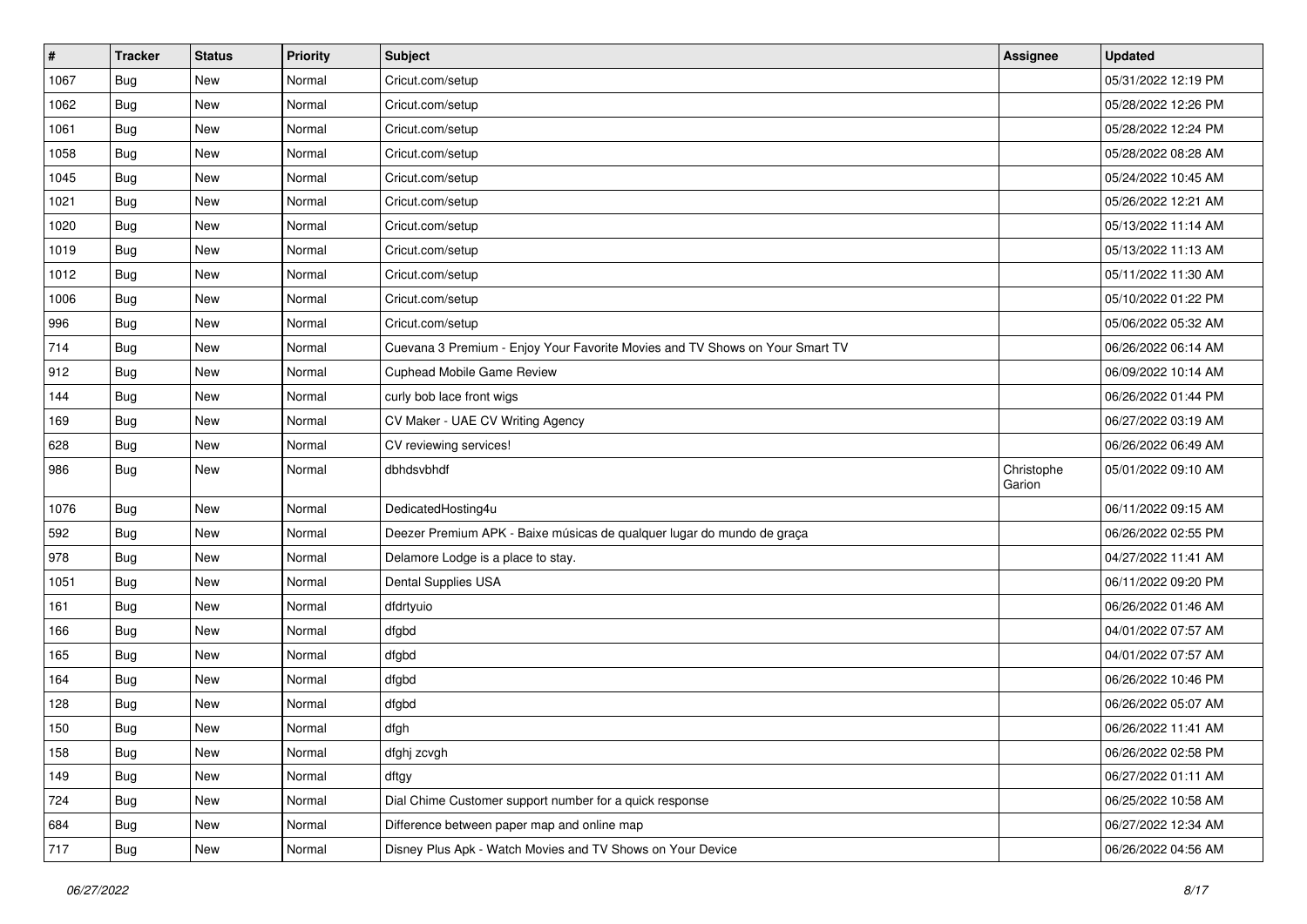| $\sharp$ | <b>Tracker</b> | <b>Status</b> | <b>Priority</b> | Subject                                                                                                                                                                                                                                                               | Assignee               | <b>Updated</b>      |
|----------|----------------|---------------|-----------------|-----------------------------------------------------------------------------------------------------------------------------------------------------------------------------------------------------------------------------------------------------------------------|------------------------|---------------------|
| 315      | Bug            | New           | Normal          | Dissertation help UK                                                                                                                                                                                                                                                  |                        | 06/26/2022 08:13 PM |
| 1074     | Bug            | New           | Normal          | Dissertation writing help at economical rates!                                                                                                                                                                                                                        | Christophe<br>Garion   | 06/06/2022 04:48 PM |
| 539      | <b>Bug</b>     | New           | Normal          | Do you want to know how to activate cash card through phone number?                                                                                                                                                                                                   |                        | 04/01/2022 09:25 AM |
| 516      | Bug            | New           | Normal          | Does Cash App Help To Get Cash App Refund Without Any Interruption?                                                                                                                                                                                                   |                        | 06/24/2022 01:56 PM |
| 833      | <b>Bug</b>     | New           | Normal          | Does Direct Deposit Hit Chime- seek Chime Customer Service                                                                                                                                                                                                            |                        | 04/01/2022 08:59 AM |
| 682      | <b>Bug</b>     | New           | Normal          | Does Facebook customer service live chat allow to speak with someone?                                                                                                                                                                                                 |                        | 06/26/2022 07:17 AM |
| 676      | Bug            | New           | Normal          | Does Facebook customer service live chat allow to speak with someone?                                                                                                                                                                                                 |                        | 04/01/2022 09:39 AM |
| 822      | <b>Bug</b>     | New           | Normal          | Dowload Your Boyfriend Game                                                                                                                                                                                                                                           |                        | 06/26/2022 02:21 PM |
| 876      | <b>Bug</b>     | New           | Normal          | Download Full-Size Profile Pictures of Your Favorite Users With InstaDP                                                                                                                                                                                               |                        | 04/01/2022 09:12 AM |
| 1034     | Bug            | New           | Normal          | Download Teaching Feeling For Android                                                                                                                                                                                                                                 |                        | 05/20/2022 09:25 AM |
| 734      | Bug            | New           | Normal          | DR. STRANGE: Multiverse of Scheduling Madness!                                                                                                                                                                                                                        |                        | 04/01/2022 09:33 AM |
| 795      | Bug            | New           | Normal          | Drift Boss - Exciting Race                                                                                                                                                                                                                                            |                        | 06/26/2022 06:32 PM |
| 1003     | Bug            | New           | Normal          | Drift F1 is a drifting car game inspired by F1's tracks.                                                                                                                                                                                                              | Pierre-Loïc<br>Garoche | 05/10/2022 10:52 AM |
| 727      | Bug            | New           | Normal          | Drive for speed simulator mod apk                                                                                                                                                                                                                                     | Pierre-Loïc<br>Garoche | 04/23/2022 11:17 PM |
| 581      | Bug            | New           | Normal          | E-Learning Course Help                                                                                                                                                                                                                                                |                        | 06/26/2022 10:14 AM |
| 910      | Bug            | New           | Normal          | Each content looks unisize or not formated                                                                                                                                                                                                                            |                        | 04/06/2022 11:21 AM |
| 347      | Bug            | New           | Normal          | Eco/Green Cleaning Services in Chesapeake VA                                                                                                                                                                                                                          |                        | 06/27/2022 01:05 AM |
| 332      | Bug            | New           | Normal          | Eco/Green Cleaning Services in Norfolk VA                                                                                                                                                                                                                             |                        | 04/01/2022 07:25 AM |
| 317      | <b>Bug</b>     | New           | Normal          | Eco/Green Cleaning Services in Virginia Beach VA                                                                                                                                                                                                                      |                        | 06/27/2022 12:26 AM |
| 949      | <b>Bug</b>     | New           | Normal          | <b>Educational Games</b>                                                                                                                                                                                                                                              |                        | 06/15/2022 09:11 PM |
| 708      | Bug            | New           | Normal          | Efficient ways to proceed with the cash app dispute process?                                                                                                                                                                                                          |                        | 06/26/2022 12:08 AM |
| 655      | <b>Bug</b>     | New           | Normal          | <b>Eggplant Health Benefits</b>                                                                                                                                                                                                                                       |                        | 06/26/2022 07:21 PM |
| 593      | Bug            | New           | Normal          | Eiffel Spark Ultimate C2 SN series is a fully synthetic range of advanced performance engine oils blended in<br>high performance fully synthetic (PAO - polyalphaolefin) basestocks fortified with advanced technology<br>additive system, specifically formulated to |                        | 06/27/2022 03:28 AM |
| 1092     | Bug            | New           | Normal          | Ellison Estate Vineyard                                                                                                                                                                                                                                               |                        | 06/20/2022 12:03 PM |
| 351      | Bug            | New           | Normal          | Emergency Cleaning Services in Chesapeake VA                                                                                                                                                                                                                          |                        | 04/01/2022 07:14 AM |
| 350      | Bug            | New           | Normal          | Emergency Cleaning Services in Chesapeake VA                                                                                                                                                                                                                          |                        | 04/01/2022 07:14 AM |
| 335      | Bug            | New           | Normal          | Emergency Cleaning Services in Norfolk VA                                                                                                                                                                                                                             |                        | 04/01/2022 07:24 AM |
| 320      | Bug            | New           | Normal          | Emergency Cleaning Services in Virginia Beach VA                                                                                                                                                                                                                      |                        | 04/01/2022 07:27 AM |
| 561      | Bug            | New           | Normal          | Enjoy the Full YouTube Premium Experience With YouTube Premium Membership                                                                                                                                                                                             |                        | 06/27/2022 02:37 AM |
| 1117     | Bug            | New           | Normal          | Equal Words - Word search game for PC and Windows Phone                                                                                                                                                                                                               |                        | 06/27/2022 02:12 AM |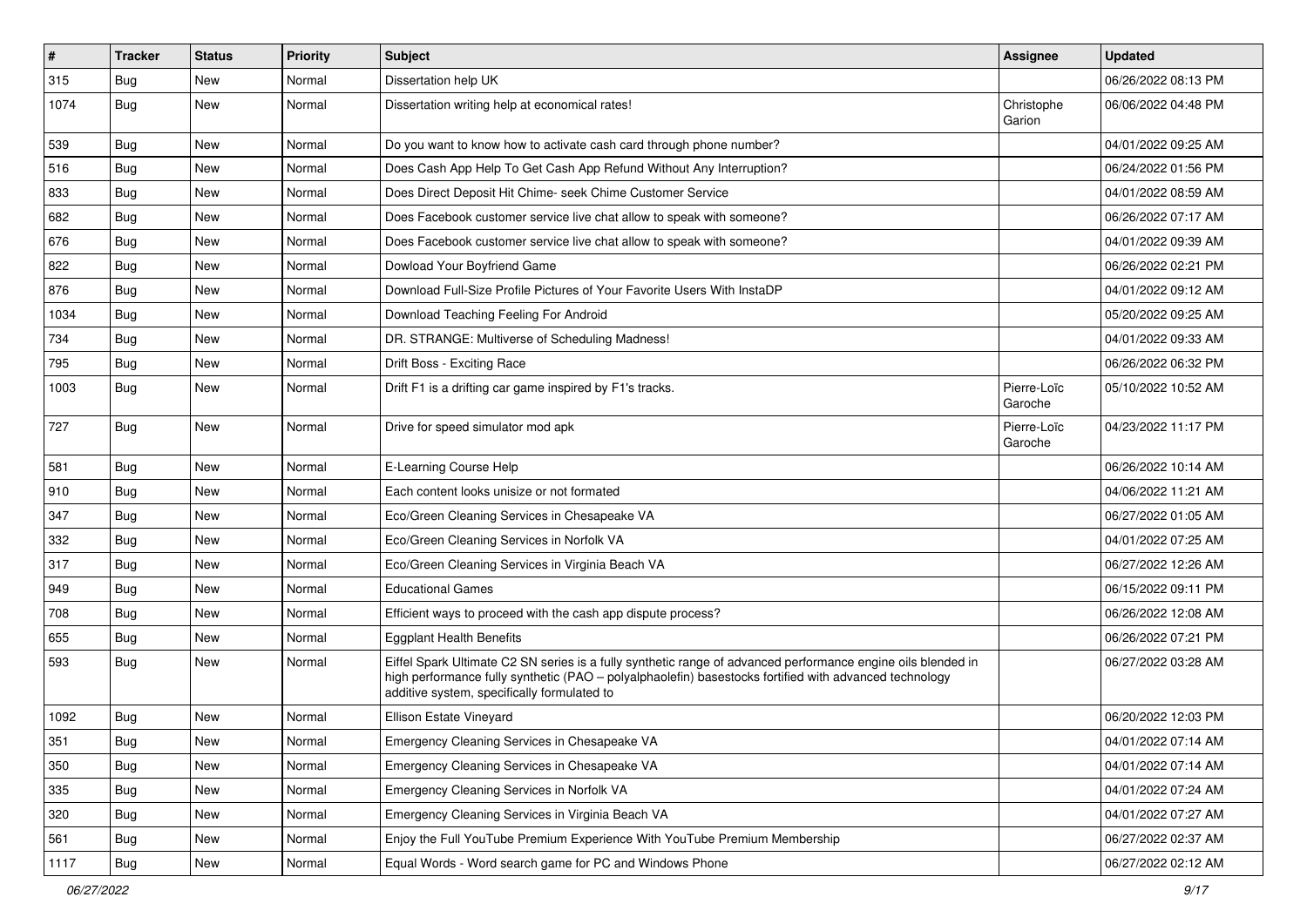| $\sharp$ | <b>Tracker</b> | <b>Status</b> | <b>Priority</b> | Subject                                                                                | <b>Assignee</b> | <b>Updated</b>      |
|----------|----------------|---------------|-----------------|----------------------------------------------------------------------------------------|-----------------|---------------------|
| 692      | Bug            | New           | Normal          | Esports 888b                                                                           |                 | 06/12/2022 10:04 AM |
| 75       | Bug            | New           | Normal          | exception File "checks/algebraicLoop.ml", line 368, characters 16-22: Assertion failed |                 | 06/26/2022 11:54 PM |
| 573      | Bug            | New           | Normal          | Experimente lo mejor en la aplicación Apk de juegos gratis                             |                 | 06/26/2022 02:11 PM |
| 135      | Bug            | New           | Normal          | factspress                                                                             |                 | 04/01/2022 07:52 AM |
| 258      | Bug            | <b>New</b>    | Normal          | Fake Nike Dunk High AMBUSH Deep Royal                                                  |                 | 06/26/2022 11:25 AM |
| 497      | Bug            | New           | Normal          | Fake Nike Dunk Low Off-White Lot 50                                                    |                 | 06/27/2022 04:21 AM |
| 256      | Bug            | New           | Normal          | Fake Travis Scott Shoes                                                                |                 | 04/01/2022 08:12 AM |
| 977      | Bug            | New           | Normal          | Fans of the Old Country will like this book.                                           |                 | 06/26/2022 05:54 AM |
| 268      | Bug            | New           | Normal          | Fashioni                                                                               |                 | 04/01/2022 08:20 AM |
| 154      | Bug            | New           | Normal          | fdgyyrut gyrtrw                                                                        |                 | 06/27/2022 01:21 AM |
| 915      | Bug            | New           | Normal          | Finance dissertation writing                                                           |                 | 04/07/2022 09:22 AM |
| 1091     | Bug            | New           | Normal          | Find family fun indoors and outdoors in the Jungfrau Region                            |                 | 06/14/2022 09:33 AM |
| 985      | Bug            | New           | Normal          | Find out the vitality of Facebook Phone Number:                                        |                 | 05/06/2022 06:34 AM |
| 316      | Bug            | New           | Normal          | Finden Sie den besten Klingelton für Ihr Telefon                                       |                 | 06/24/2022 10:28 PM |
| 983      | <b>Bug</b>     | New           | Normal          | Finding issue in tekken 3 game?                                                        |                 | 05/28/2022 02:34 PM |
| 982      | Bug            | New           | Normal          | Five sites that let you download free scenarios for your iPhone                        |                 | 05/07/2022 09:34 PM |
| 213      | Bug            | New           | Normal          | fix HP Notebook Missing Operating System Error Message                                 |                 | 04/01/2022 08:53 AM |
| 475      | Bug            | New           | Normal          | Floor Cleaning Arlington MA                                                            |                 | 06/26/2022 07:33 AM |
| 411      | Bug            | New           | Normal          | Floor Cleaning Boston MA                                                               |                 | 04/01/2022 07:47 AM |
| 427      | Bug            | New           | Normal          | Floor Cleaning Brookline MA                                                            |                 | 04/01/2022 07:46 AM |
| 460      | Bug            | New           | Normal          | Floor Cleaning Medford MA                                                              |                 | 06/26/2022 08:00 PM |
| 436      | Bug            | New           | Normal          | Floor Cleaning Newton MA                                                               |                 | 04/01/2022 07:50 AM |
| 452      | Bug            | <b>New</b>    | Normal          | Floor Cleaning Quincy MA                                                               |                 | 04/01/2022 07:48 AM |
| 419      | Bug            | New           | Normal          | Floor Cleaning Somerville MA                                                           |                 | 04/01/2022 07:46 AM |
| 444      | Bug            | New           | Normal          | Floor Cleaning Watertown MA                                                            |                 | 04/01/2022 07:49 AM |
| 468      | Bug            | New           | Normal          | Floor Cleaning Westchester MA                                                          |                 | 06/27/2022 02:41 AM |
| 473      | Bug            | New           | Normal          | Floor Stripping Arlington MA                                                           |                 | 06/26/2022 11:10 AM |
| 409      | <b>Bug</b>     | New           | Normal          | Floor Stripping Boston MA                                                              |                 | 04/01/2022 07:47 AM |
| 425      | Bug            | New           | Normal          | Floor Stripping Brookline MA                                                           |                 | 04/01/2022 07:45 AM |
| 458      | Bug            | New           | Normal          | Floor Stripping Medford MA                                                             |                 | 04/01/2022 07:32 AM |
| 434      | Bug            | New           | Normal          | Floor Stripping Newton MA                                                              |                 | 04/01/2022 07:50 AM |
| 450      | <b>Bug</b>     | New           | Normal          | Floor Stripping Quincy MA                                                              |                 | 06/25/2022 08:06 PM |
| 417      | <b>Bug</b>     | New           | Normal          | Floor Stripping Somerville MA                                                          |                 | 04/01/2022 07:46 AM |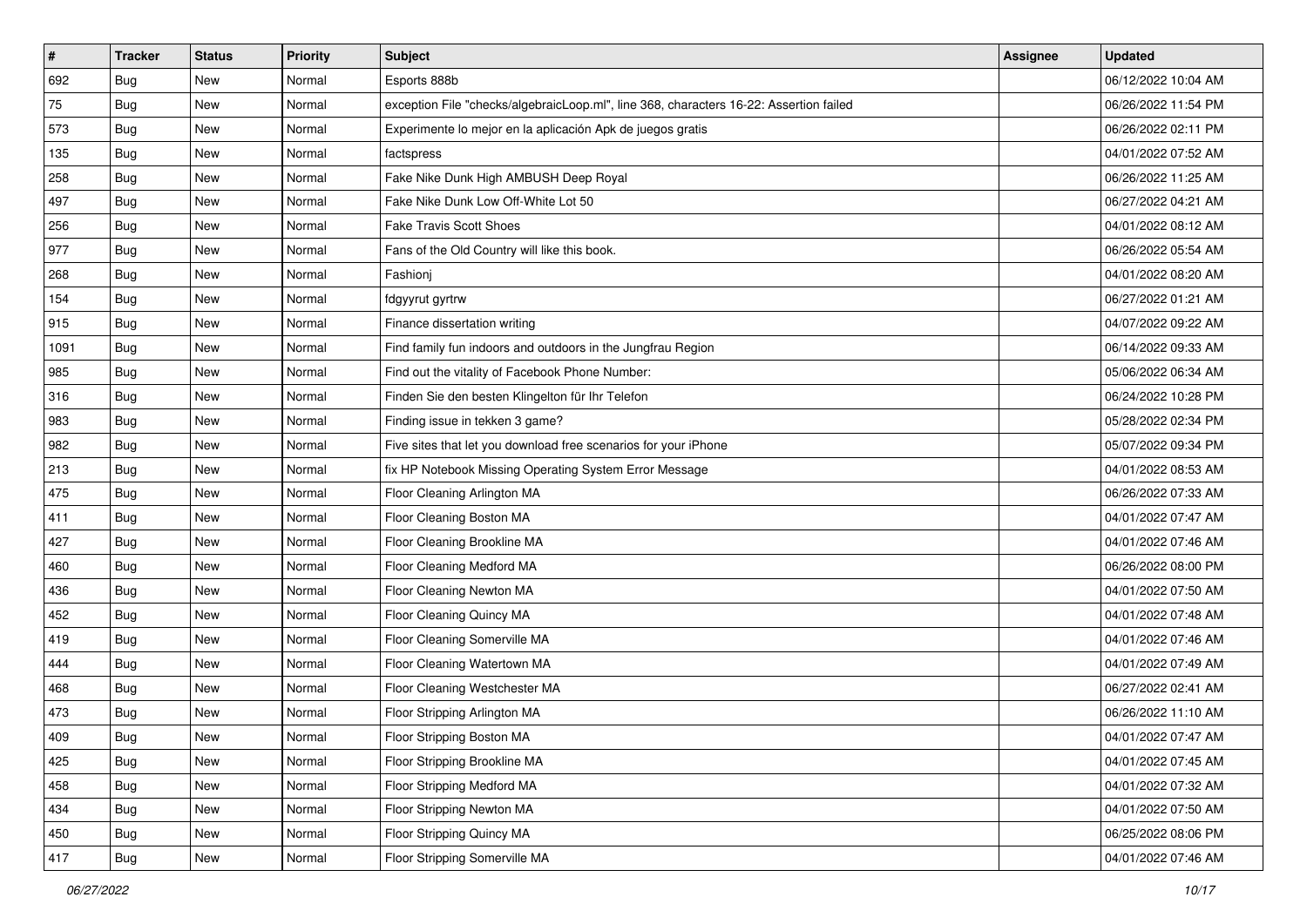| #   | <b>Tracker</b> | <b>Status</b> | <b>Priority</b> | <b>Subject</b>                                               | <b>Assignee</b> | <b>Updated</b>      |
|-----|----------------|---------------|-----------------|--------------------------------------------------------------|-----------------|---------------------|
| 442 | Bug            | New           | Normal          | Floor Stripping Watertown MA                                 |                 | 04/01/2022 07:49 AM |
| 466 | Bug            | <b>New</b>    | Normal          | Floor Stripping Westchester MA                               |                 | 06/26/2022 11:57 AM |
| 474 | Bug            | New           | Normal          | Floor Waxing Arlington MA                                    |                 | 06/27/2022 03:03 AM |
| 410 | Bug            | New           | Normal          | Floor Waxing Boston MA                                       |                 | 04/01/2022 07:47 AM |
| 426 | Bug            | New           | Normal          | Floor Waxing Brookline MA                                    |                 | 04/01/2022 07:49 AM |
| 459 | Bug            | New           | Normal          | Floor Waxing Medford MA                                      |                 | 04/01/2022 07:32 AM |
| 435 | Bug            | New           | Normal          | Floor Waxing Newton MA                                       |                 | 04/01/2022 07:50 AM |
| 451 | Bug            | New           | Normal          | Floor Waxing Quincy MA                                       |                 | 04/01/2022 07:48 AM |
| 418 | Bug            | New           | Normal          | Floor Waxing Somerville MA                                   |                 | 04/01/2022 07:46 AM |
| 443 | Bug            | <b>New</b>    | Normal          | Floor Waxing Watertown MA                                    |                 | 04/01/2022 07:51 AM |
| 467 | Bug            | New           | Normal          | Floor Waxing Westchester MA                                  |                 | 04/01/2022 07:31 AM |
| 253 | Bug            | New           | Normal          | Florence Lawrence                                            |                 | 06/18/2022 01:09 PM |
| 232 | Bug            | New           | Normal          | FM whatsapp messaging app.                                   |                 | 05/02/2022 06:03 AM |
| 956 | Bug            | <b>New</b>    | Normal          | FNF Free Mods Online                                         |                 | 06/25/2022 09:59 PM |
| 774 | <b>Bug</b>     | New           | Normal          | Follow proper initiatives                                    |                 | 06/26/2022 10:40 PM |
| 765 | Bug            | New           | Normal          | Follow proper initiatives to check my cash app               |                 | 06/25/2022 10:08 AM |
| 590 | Bug            | New           | Normal          | Follow proper initiatives to check my cash app card balance: |                 | 06/26/2022 10:09 PM |
| 577 | Bug            | New           | Normal          | Follow these easy steps to make Admiral Casino Login         |                 | 06/26/2022 10:30 AM |
| 703 | Bug            | New           | Normal          | For real-time help, dial Facebook customer service number    |                 | 06/25/2022 02:00 PM |
| 157 | <b>Bug</b>     | New           | Normal          | Forget cash app pin                                          |                 | 06/27/2022 02:47 AM |
| 515 | Bug            | New           | Normal          | Fragment Nike Dunk High Tokyo Fake                           |                 | 06/26/2022 03:25 PM |
| 979 | Bug            | New           | Normal          | Free Gas Cards for the Unemployed                            |                 | 06/25/2022 09:02 PM |
| 980 | Bug            | New           | Normal          | Free Gas Cards for the Unemployed                            |                 | 04/28/2022 06:25 AM |
| 219 | Bug            | New           | Normal          | Free Ringtones for Cell Phones.                              |                 | 06/26/2022 11:25 PM |
| 781 | Bug            | New           | Normal          | Free Whatsapp Group to Join                                  |                 | 06/25/2022 01:25 AM |
| 923 | Bug            | New           | Normal          | frenchies for sale                                           |                 | 04/11/2022 02:35 PM |
| 957 | Bug            | New           | Normal          | From Where I Can Get Cheap Writing Services?                 |                 | 04/20/2022 05:06 AM |
| 789 | <b>Bug</b>     | New           | Normal          | Full version                                                 |                 | 06/27/2022 02:01 AM |
| 393 | Bug            | New           | Normal          | Furniture Assembly Services in Annapolis MD                  |                 | 04/01/2022 07:16 AM |
| 369 | Bug            | New           | Normal          | Furniture Assembly Services in Arlington County VA           |                 | 04/01/2022 07:12 AM |
| 357 | Bug            | New           | Normal          | Furniture Assembly Services in Baltimore MD                  |                 | 04/01/2022 07:12 AM |
| 375 | <b>Bug</b>     | New           | Normal          | Furniture Assembly Services in Fairfax VA                    |                 | 04/01/2022 07:18 AM |
| 405 | Bug            | New           | Normal          | Furniture Assembly Services in Gaithersburg MD               |                 | 04/01/2022 07:47 AM |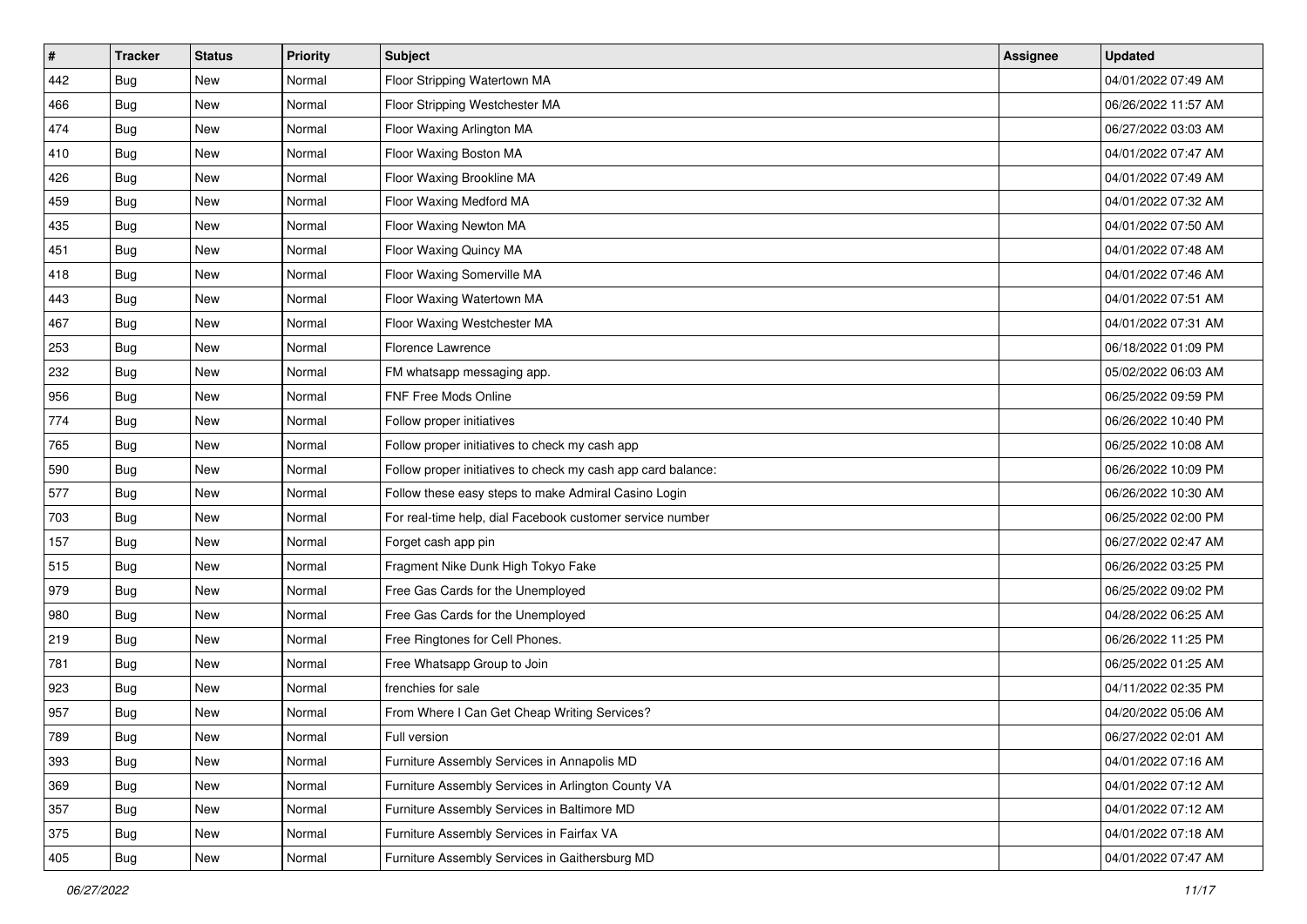| $\pmb{\#}$ | <b>Tracker</b> | <b>Status</b> | <b>Priority</b> | Subject                                                                                | <b>Assignee</b>        | <b>Updated</b>      |
|------------|----------------|---------------|-----------------|----------------------------------------------------------------------------------------|------------------------|---------------------|
| 381        | <b>Bug</b>     | New           | Normal          | Furniture Assembly Services in McLean VA                                               |                        | 04/01/2022 07:17 AM |
| 399        | Bug            | <b>New</b>    | Normal          | Furniture Assembly Services in Potomac MD                                              |                        | 04/01/2022 07:15 AM |
| 387        | Bug            | New           | Normal          | Furniture Assembly Services in Sterling VA                                             |                        | 04/01/2022 07:18 AM |
| 363        | <b>Bug</b>     | New           | Normal          | Furniture Assembly Services in Washington DC                                           |                        | 04/01/2022 07:13 AM |
| 849        | Bug            | <b>New</b>    | Normal          | FutEmax App Apk - Watch Soccer, Fantasy Football, And More On Your Mobile Device       |                        | 04/01/2022 09:04 AM |
| 1053       | <b>Bug</b>     | New           | Normal          | Game Geometry Dash                                                                     |                        | 05/26/2022 11:30 AM |
| 1118       | Bug            | New           | Normal          | Gameplay Minecraft                                                                     |                        | 06/21/2022 06:33 AM |
| 412        | <b>Bug</b>     | New           | Normal          | Germs Removal Boston MA                                                                |                        | 04/01/2022 07:47 AM |
| 429        | <b>Bug</b>     | New           | Normal          | Germs Removal Brookline MA                                                             |                        | 04/01/2022 07:51 AM |
| 428        | Bug            | <b>New</b>    | Normal          | Germs Removal Brookline MA                                                             |                        | 04/01/2022 07:47 AM |
| 461        | <b>Bug</b>     | New           | Normal          | Germs Removal Medford MA                                                               |                        | 06/24/2022 05:59 PM |
| 437        | <b>Bug</b>     | New           | Normal          | Germs Removal Newton MA                                                                |                        | 04/01/2022 07:50 AM |
| 453        | Bug            | New           | Normal          | Germs Removal Quincy MA                                                                |                        | 04/01/2022 07:48 AM |
| 420        | <b>Bug</b>     | New           | Normal          | Germs Removal Somerville MA                                                            |                        | 04/01/2022 07:46 AM |
| 445        | <b>Bug</b>     | <b>New</b>    | Normal          | Germs Removal Watertown MA                                                             |                        | 04/01/2022 07:49 AM |
| 469        | <b>Bug</b>     | New           | Normal          | Germs Removal Westchester MA                                                           |                        | 06/26/2022 05:31 PM |
| 641        | <b>Bug</b>     | New           | Normal          | Get Best Economics Dissertation Writing Service                                        |                        | 06/25/2022 10:04 AM |
| 489        | <b>Bug</b>     | New           | Normal          | Get cash app refund instantly if sent to the wrong person                              |                        | 06/27/2022 04:26 AM |
| 959        | <b>Bug</b>     | New           | Normal          | Get connected with cash app team-How to get money off cash app at walmart without card |                        | 04/20/2022 08:18 AM |
| 732        | Bug            | <b>New</b>    | Normal          | Get rectifications steps about why cash app transfer failed                            |                        | 06/26/2022 03:28 PM |
| 547        | Bug            | New           | Normal          | Get rid of the issue of cash app down by calling experts.                              |                        | 06/26/2022 10:38 AM |
| 668        | <b>Bug</b>     | New           | Normal          | Get to know Cash App Refund Process here                                               |                        | 06/25/2022 08:53 PM |
| 535        | Bug            | <b>New</b>    | Normal          | Getting Tangled Problems When You Try To Apply For Cash App Delete Account             | Christophe<br>Garion   | 06/26/2022 04:51 PM |
| 162        | Bug            | <b>New</b>    | Normal          | gfyuik9                                                                                | Hamza<br>Bourbouh      | 04/01/2022 08:01 AM |
| 120        | Bug            | <b>New</b>    | Normal          | ghfjtkx                                                                                | Pierre-Loïc<br>Garoche | 06/26/2022 04:31 PM |
| 965        | Bug            | New           | Normal          | Go with cash app customer service to know where I can load my cash app card            |                        | 04/22/2022 01:07 PM |
| 118        | Bug            | New           | Normal          | golf                                                                                   | Anonymous              | 06/26/2022 10:39 AM |
| 892        | Bug            | New           | Normal          | Good game                                                                              |                        | 04/01/2022 09:15 AM |
| 834        | Bug            | New           | Normal          | Grasp the secret to relieve stress and fatigue                                         |                        | 04/01/2022 08:57 AM |
| 818        | <b>Bug</b>     | New           | Normal          | Have you ever played a basketball game?                                                | Corentin<br>Lauverjat  | 04/01/2022 08:55 AM |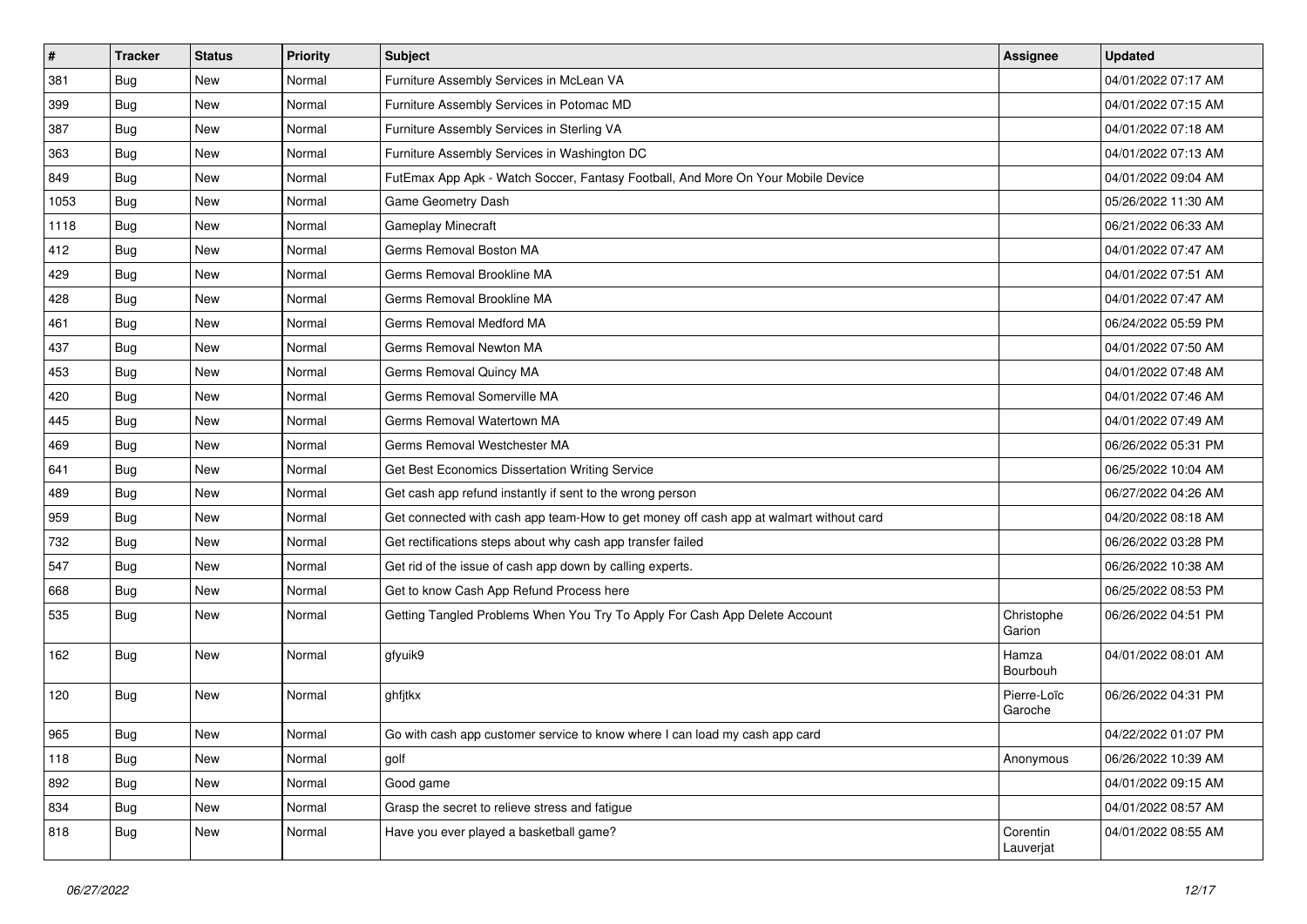| #    | <b>Tracker</b> | <b>Status</b> | <b>Priority</b> | <b>Subject</b>                                                                                                                                                                                                                                    | <b>Assignee</b>        | <b>Updated</b>      |
|------|----------------|---------------|-----------------|---------------------------------------------------------------------------------------------------------------------------------------------------------------------------------------------------------------------------------------------------|------------------------|---------------------|
| 285  | Bug            | <b>New</b>    | Normal          | Have you ever written an essay?                                                                                                                                                                                                                   |                        | 06/26/2022 05:15 PM |
| 137  | Bug            | <b>New</b>    | Normal          | hcbets                                                                                                                                                                                                                                            |                        | 04/01/2022 07:52 AM |
| 492  | Bug            | New           | Normal          | HD Streamz MOD APK v3.5.5 (Keine Werbung)                                                                                                                                                                                                         |                        | 06/27/2022 12:30 AM |
| 295  | Bug            | New           | Normal          | Headliner Repair Services in Jonesboro GA                                                                                                                                                                                                         |                        | 04/01/2022 07:21 AM |
| 305  | Bug            | <b>New</b>    | Normal          | Headliner Repair Services in Norcross GA                                                                                                                                                                                                          |                        | 04/01/2022 07:19 AM |
| 1088 | Bug            | <b>New</b>    | Normal          | Health And Fitness Tips 2022                                                                                                                                                                                                                      | Pierre-Loïc<br>Garoche | 06/20/2022 06:42 AM |
| 182  | Bug            | New           | Normal          | <b>Healthcare Custom Writing Services</b>                                                                                                                                                                                                         |                        | 06/25/2022 12:31 AM |
| 181  | Bug            | <b>New</b>    | Normal          | <b>Healthcare Custom Writing Services</b>                                                                                                                                                                                                         |                        | 06/27/2022 02:01 AM |
| 627  | Bug            | <b>New</b>    | Normal          | <b>HELO</b>                                                                                                                                                                                                                                       |                        | 06/26/2022 06:42 AM |
| 544  | Bug            | <b>New</b>    | Normal          | Hey! I had a very cool idea to order our general picture on canvas for my family as a gift. But couldn't find a<br>good one. Once my friend advised me this article in which I found what I was looking for and gave a cool gift to<br>my family. |                        | 06/27/2022 04:10 AM |
| 187  | Bug            | <b>New</b>    | Normal          | High Quality Replic 350 V2 Carbon                                                                                                                                                                                                                 |                        | 04/01/2022 08:40 AM |
| 508  | Bug            | New           | Normal          | hire a professional dissertation help                                                                                                                                                                                                             |                        | 06/26/2022 03:38 PM |
| 195  | Bug            | New           | Normal          | homoeobazaar                                                                                                                                                                                                                                      |                        | 04/01/2022 08:23 AM |
| 196  | Bug            | <b>New</b>    | Normal          | Homoeobazaar For Homeopathy Medicines                                                                                                                                                                                                             |                        | 06/27/2022 01:58 AM |
| 671  | Bug            | <b>New</b>    | Normal          | Hot games                                                                                                                                                                                                                                         | Pierre-Loïc<br>Garoche | 06/26/2022 12:40 AM |
| 274  | Bug            | <b>New</b>    | Normal          | How AI is transforming coupon marketing campaigns?                                                                                                                                                                                                | Anonymous              | 04/01/2022 08:19 AM |
| 589  | Bug            | <b>New</b>    | Normal          | How can I get the cash app phone number of customer support?                                                                                                                                                                                      |                        | 06/26/2022 01:59 PM |
| 631  | Bug            | New           | Normal          | How Can I Load Cash App Card at Walmart straight away?                                                                                                                                                                                            |                        | 06/26/2022 04:07 PM |
| 630  | Bug            | New           | Normal          | How Can I Load Cash App Card at Walmart straight away?                                                                                                                                                                                            |                        | 06/26/2022 12:04 AM |
| 629  | <b>Bug</b>     | New           | Normal          | How Can I Load Cash App Card at Walmart straight away?                                                                                                                                                                                            |                        | 06/24/2022 07:55 PM |
| 933  | Bug            | New           | Normal          | How Can I Watch Movies on My Mobile Phone                                                                                                                                                                                                         |                        | 06/24/2022 12:55 AM |
| 706  | Bug            | New           | Normal          | How Can You Cancel A Cash App Payment Without Any Prior Information?                                                                                                                                                                              |                        | 06/26/2022 09:13 AM |
| 501  | <b>Bug</b>     | New           | Normal          | How Do I Annihilate Cash App Transfer Failed Problems Effectively                                                                                                                                                                                 | Pierre-Loïc<br>Garoche | 06/27/2022 02:49 AM |
| 815  | Bug            | <b>New</b>    | Normal          | how do i call cash app customer service                                                                                                                                                                                                           | Xavier Thirioux        | 06/26/2022 10:54 PM |
| 971  | Bug            | New           | Normal          | How Do I Check Balance On Cash App Card With Optimum Ease?                                                                                                                                                                                        |                        | 04/23/2022 08:43 PM |
| 783  | Bug            | New           | Normal          | How Do I Determine The Reasons And Solutions To Fix Cash App Transfer Failed?                                                                                                                                                                     |                        | 06/26/2022 12:30 PM |
| 1106 | Bug            | New           | Normal          | How Do I Get Cash App ++ Without Confronting Any Technical Glitches?                                                                                                                                                                              |                        | 06/25/2022 09:53 PM |
| 719  | Bug            | New           | Normal          | How Do I Send \$5000 Through Cash App Account With Ease?                                                                                                                                                                                          |                        | 06/26/2022 10:14 PM |
| 758  | Bug            | New           | Normal          | How Do I Study Consistently For Hours?                                                                                                                                                                                                            |                        | 06/27/2022 12:49 AM |
| 737  | <b>Bug</b>     | New           | Normal          | How Do I Talk To A Live Person At Facebook If Anything Is Doubtful?                                                                                                                                                                               |                        | 04/01/2022 09:20 AM |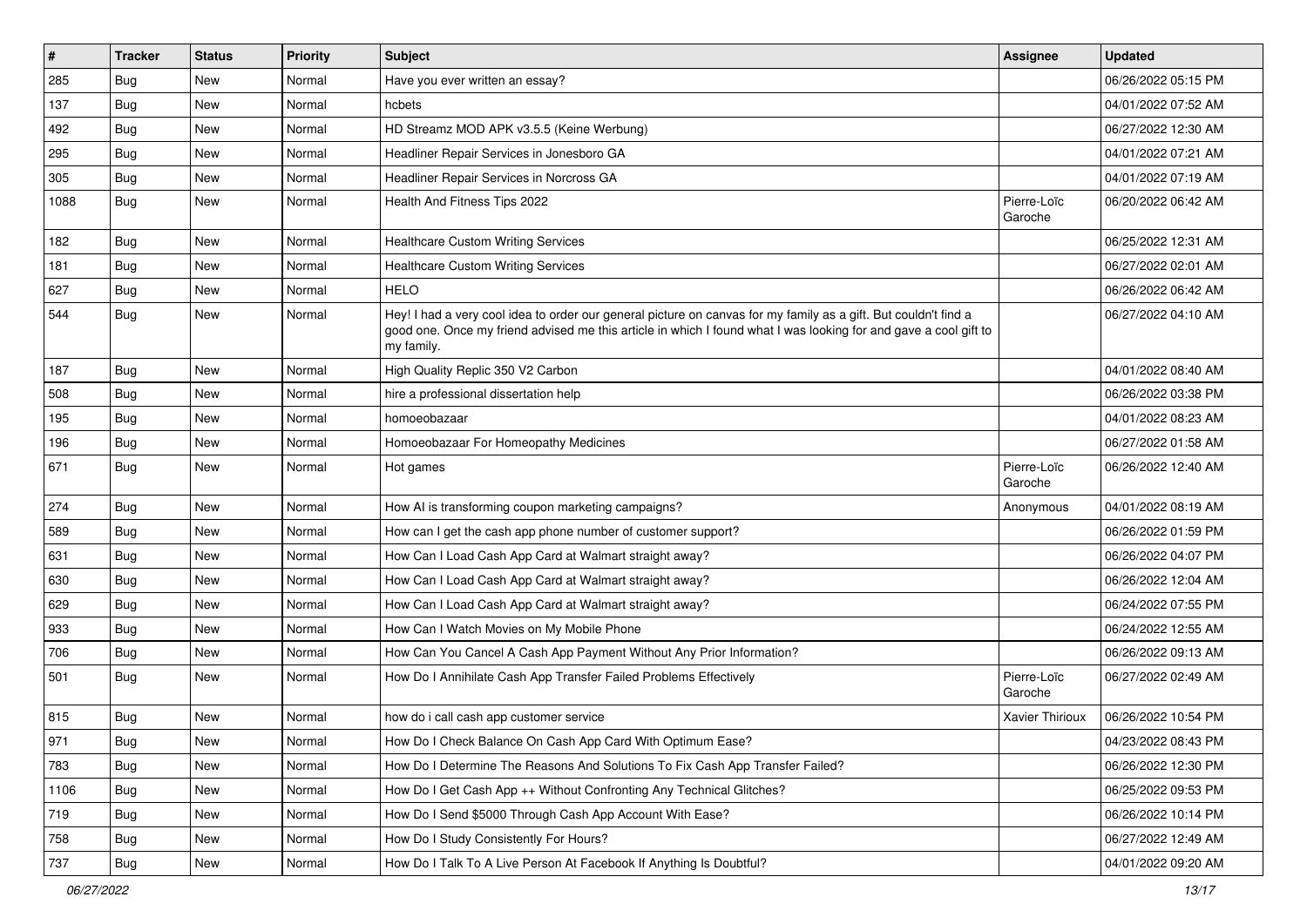| $\vert$ # | <b>Tracker</b> | <b>Status</b> | Priority | <b>Subject</b>                                                                   | <b>Assignee</b>        | <b>Updated</b>      |
|-----------|----------------|---------------|----------|----------------------------------------------------------------------------------|------------------------|---------------------|
| 1087      | Bug            | New           | Normal   | How do new writers start out?                                                    |                        | 06/10/2022 03:25 PM |
| 796       | Bug            | <b>New</b>    | Normal   | How Does Cash App ++ actually work and What is the process of it                 |                        | 06/22/2022 07:03 AM |
| 720       | Bug            | New           | Normal   | How does Cash App Phone Number provide a quick treatment?                        |                        | 06/25/2022 02:32 PM |
| 524       | Bug            | New           | Normal   | How Does Google Account Recovery Work If Your Account Is Hacked?                 |                        | 06/25/2022 07:08 PM |
| 733       | Bug            | <b>New</b>    | Normal   | How does one go about getting a book deal?                                       |                        | 04/01/2022 09:33 AM |
| 928       | Bug            | New           | Normal   | How Does Sutton Bank Cash App Customer Service Help In Answering Your Questions? |                        | 04/12/2022 11:36 AM |
| 215       | Bug            | <b>New</b>    | Normal   | How For Top Level Cell Phone For You                                             |                        | 06/27/2022 01:50 AM |
| 633       | Bug            | New           | Normal   | How i can i solve my issue                                                       |                        | 04/01/2022 09:38 AM |
| 742       | Bug            | <b>New</b>    | Normal   | How Long Does Cash App Support Take To Respond For A Better Support?             |                        | 06/25/2022 11:00 PM |
| 916       | Bug            | <b>New</b>    | Normal   | How long does it take to write a book?                                           |                        | 04/07/2022 12:15 PM |
| 955       | Bug            | New           | Normal   | How Long Does Verification Take On Cash App If You Apply For The Verification?   | Christophe<br>Garion   | 06/25/2022 10:50 PM |
| 571       | Bug            | New           | Normal   | How may the Cash app dispute your trade?                                         | Pierre-Loïc<br>Garoche | 06/26/2022 10:48 PM |
| 738       | Bug            | <b>New</b>    | Normal   | How Much Amount Do I Get Using The Referral Code For Cash App?                   |                        | 04/01/2022 09:03 AM |
| 217       | Bug            | New           | Normal   | How this service matter most?                                                    |                        | 06/26/2022 06:31 AM |
| 1115      | Bug            | <b>New</b>    | Normal   | How to access your saved favorite Tiktok                                         |                        | 06/26/2022 12:01 PM |
| 784       | Bug            | <b>New</b>    | Normal   | How To Add Money On Cash App Card And Check The Funds?                           |                        | 06/26/2022 01:43 PM |
| 762       | Bug            | New           | Normal   | How To Add Money To A Cash App Card If Struggling With Low Amount?               |                        | 06/24/2022 07:48 AM |
| 678       | Bug            | <b>New</b>    | Normal   | How to be a winner in buidnow gg                                                 |                        | 06/24/2022 06:57 AM |
| 972       | Bug            | <b>New</b>    | Normal   | How To Borrow Money From The Cash App? Get To Know About The Same                |                        | 04/25/2022 07:30 AM |
| 852       | Bug            | <b>New</b>    | Normal   | How to cancel your French Bee flight within 24 hours?                            |                        | 04/01/2022 09:13 AM |
| 882       | Bug            | <b>New</b>    | Normal   | How to change bank account on cash app?                                          |                        | 04/01/2022 09:16 AM |
| 906       | Bug            | New           | Normal   | How To Change Cash App From Business To Personal Account For Any Reasons?        |                        | 04/04/2022 09:57 AM |
| 1009      | Bug            | New           | Normal   | How to change routing number on Cash App?                                        |                        | 05/11/2022 07:13 AM |
| 1025      | Bug            | <b>New</b>    | Normal   | how to change the logo in wordpress                                              |                        | 06/25/2022 06:20 PM |
| 518       | Bug            | <b>New</b>    | Normal   | How To Check The Balance Of Cash App Account By Taking Cash App Support?         |                        | 06/27/2022 03:46 AM |
| 536       | Bug            | <b>New</b>    | Normal   | How to check the balance on the cash app card                                    | Hamza<br>Bourbouh      | 06/27/2022 01:12 AM |
| 1024      | Bug            | New           | Normal   | How to choose the right broker                                                   |                        | 06/25/2022 06:23 PM |
| 533       | Bug            | New           | Normal   | How to complete the homework assignments in economics in the easiest way?        |                        | 06/26/2022 10:12 PM |
| 1101      | Bug            | New           | Normal   | How to Delete Cash App History at once?                                          |                        | 06/16/2022 06:49 AM |
| 1064      | Bug            | New           | Normal   | How to delete Cash App history?                                                  | Pierre-Loïc<br>Garoche | 06/11/2022 10:29 AM |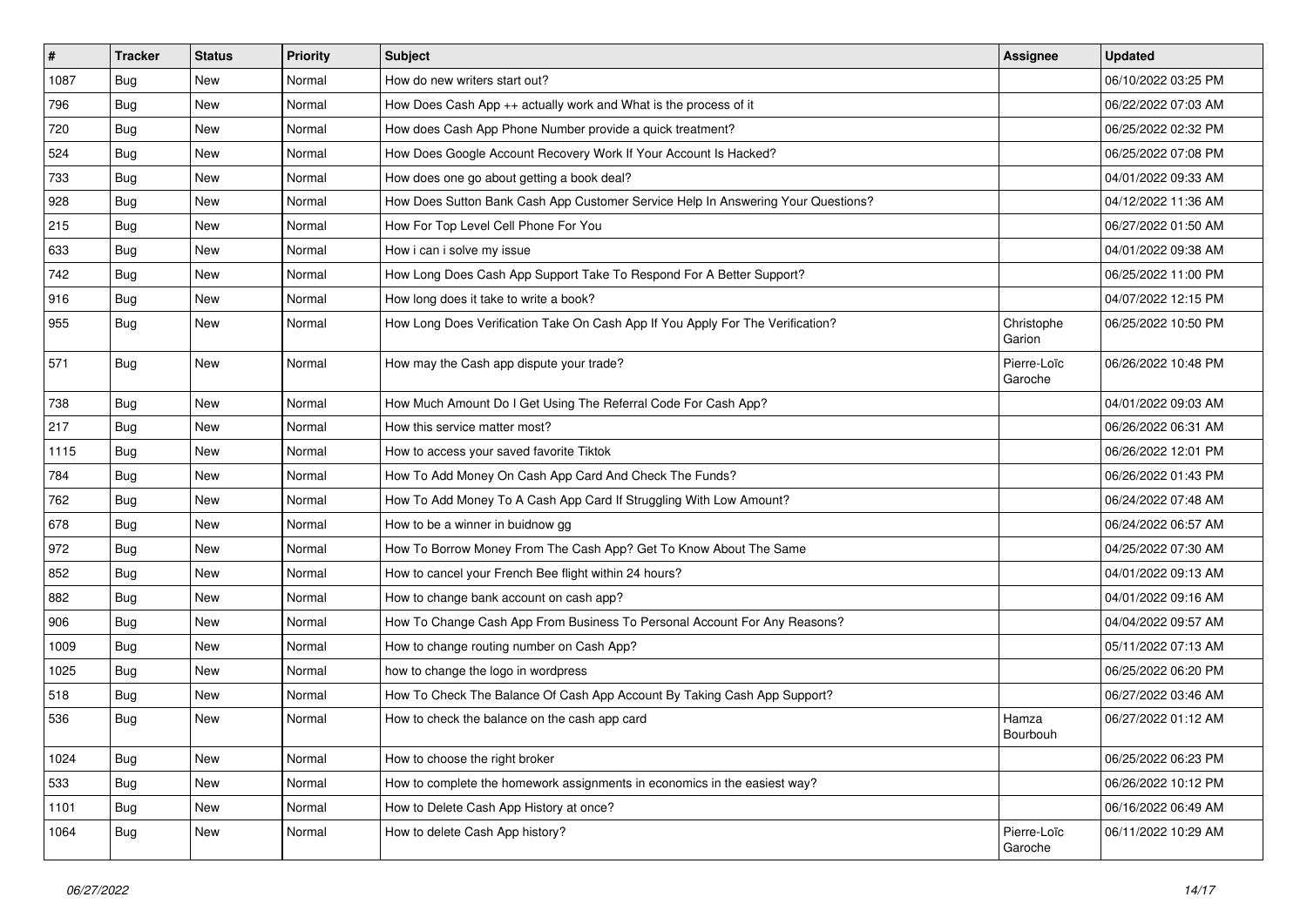| $\vert$ # | <b>Tracker</b> | <b>Status</b> | <b>Priority</b> | <b>Subject</b>                                                             | Assignee               | <b>Updated</b>      |
|-----------|----------------|---------------|-----------------|----------------------------------------------------------------------------|------------------------|---------------------|
| 976       | Bug            | <b>New</b>    | Normal          | How to delete the cash app account history right now?                      | Hamza<br>Bourbouh      | 04/27/2022 09:47 AM |
| 697       | Bug            | <b>New</b>    | Normal          | How to Descargar Pura TV For Android                                       |                        | 06/26/2022 11:36 PM |
| 984       | Bug            | <b>New</b>    | Normal          | How to disable, permanently delete Twitter account on phone, PC            |                        | 06/26/2022 08:28 AM |
| 826       | Bug            | New           | Normal          | How to Dowload MXL TV Premium                                              |                        | 05/26/2022 03:34 PM |
| 966       | Bug            | <b>New</b>    | Normal          | How to Download the Filmes                                                 |                        | 06/27/2022 03:25 AM |
| 591       | Bug            | <b>New</b>    | Normal          | How To Find Facebook Modifications For Your Spotify Premium Apk?           |                        | 06/19/2022 06:07 AM |
| 1038      | Bug            | <b>New</b>    | Normal          | How to Fix Canon Printer Offline ISsue                                     | Pierre-Loïc<br>Garoche | 05/27/2022 05:25 AM |
| 541       | Bug            | <b>New</b>    | Normal          | How to fix the cash app payment failed errors?                             |                        | 06/26/2022 11:01 AM |
| 574       | Bug            | <b>New</b>    | Normal          | How to fix the Epson printer offline issue due to a wired connection?      |                        | 06/26/2022 11:19 AM |
| 1069      | Bug            | <b>New</b>    | Normal          | how to get cash app support phone number 24*7 available                    |                        | 06/21/2022 08:36 PM |
| 1079      | Bug            | <b>New</b>    | Normal          | How to get cheap psychology assignment?                                    |                        | 06/15/2022 06:00 AM |
| 1014      | Bug            | <b>New</b>    | Normal          | how to get chime routing and account number ? chime routing number florida |                        | 05/11/2022 12:42 PM |
| 694       | Bug            | <b>New</b>    | Normal          | How to Get Guidance On How To Cash App Withdrawal Limit?                   | Christophe<br>Garion   | 06/27/2022 02:47 AM |
| 785       | Bug            | <b>New</b>    | Normal          | How To Get Money Off Cash App Without Card Or With A Card?                 |                        | 06/26/2022 06:26 PM |
| 1039      | Bug            | <b>New</b>    | Normal          | How to Get Tickmill Bonuses for Free                                       |                        | 05/26/2022 05:43 PM |
| 565       | Bug            | <b>New</b>    | Normal          | How To Install RepelisPlus On Your Android Phone?                          |                        | 06/26/2022 04:39 PM |
| 564       | Bug            | <b>New</b>    | Normal          | How To Install RepelisPlus On Your Android Phone?                          |                        | 06/25/2022 06:46 PM |
| 885       | Bug            | <b>New</b>    | Normal          | How to Install the Tele Latino App For Android                             |                        | 03/28/2022 04:10 AM |
| 696       | Bug            | <b>New</b>    | Normal          | How to Install the TuMangaOnline App                                       |                        | 06/27/2022 02:49 AM |
| 747       | Bug            | <b>New</b>    | Normal          | How to Install Tyflex Plus on Your Android Device                          |                        | 06/26/2022 08:16 AM |
| 709       | Bug            | <b>New</b>    | Normal          | How To Load Cash App Card At Walmart Without Having To Face Any Hassle?    |                        | 06/25/2022 05:02 PM |
| 1032      | Bug            | <b>New</b>    | Normal          | How To Play The Wordle Game                                                |                        | 05/17/2022 10:37 AM |
| 1035      | Bug            | <b>New</b>    | Normal          | how to relieve spam score                                                  | Pierre-Loïc<br>Garoche | 05/18/2022 11:39 AM |
| 854       | Bug            | <b>New</b>    | Normal          | How To Resolve Password Problems Through Facebook Customer Service?        |                        | 04/09/2022 06:11 PM |
| 1042      | <b>Bug</b>     | New           | Normal          | How to set up direct deposit on cash app?                                  |                        | 05/25/2022 01:17 PM |
| 267       | Bug            | New           | Normal          | How To Use Internet Radio Services To Listen To Your Favorite Songs        |                        | 06/27/2022 04:05 AM |
| 1080      | Bug            | New           | Normal          | How to use Math Wallet   Nexo wallet   CoinTiger Exchange                  |                        | 06/15/2022 11:56 AM |
| 1060      | Bug            | New           | Normal          | How to Use Panda Helper to Speed Up Your iOS                               |                        | 05/28/2022 09:12 AM |
| 689       | Bug            | New           | Normal          | How to use twitch.tv/activate?                                             |                        | 06/25/2022 12:12 PM |
| 688       | <b>Bug</b>     | New           | Normal          | How to use twitch.tv/activate?                                             |                        | 06/24/2022 04:16 AM |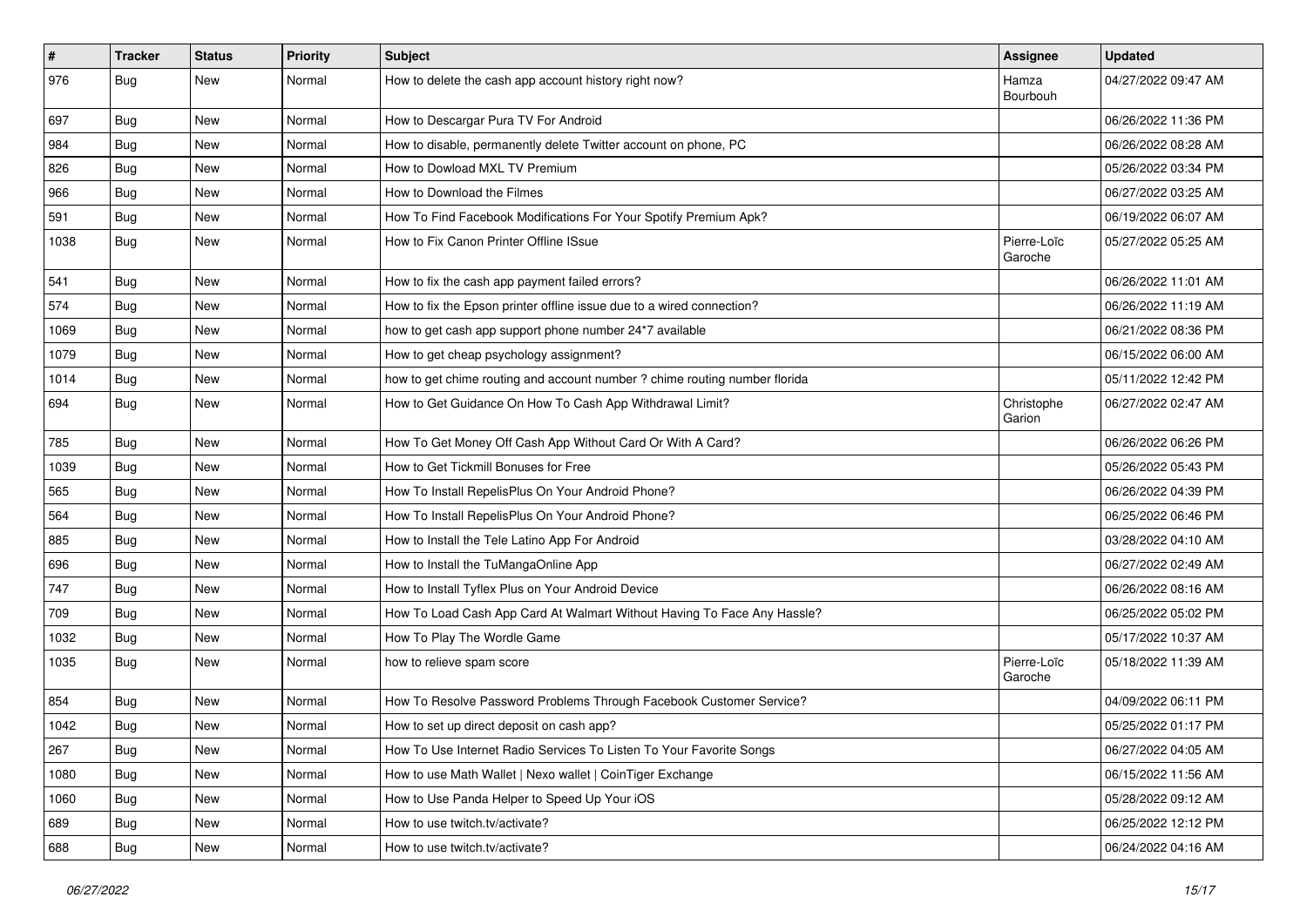| $\vert$ # | <b>Tracker</b> | <b>Status</b> | <b>Priority</b> | <b>Subject</b>                                                                                                  | Assignee               | <b>Updated</b>      |
|-----------|----------------|---------------|-----------------|-----------------------------------------------------------------------------------------------------------------|------------------------|---------------------|
| 687       | Bug            | New           | Normal          | How to use twitch.tv/activate?                                                                                  |                        | 06/27/2022 02:47 AM |
| 117       | Bug            | <b>New</b>    | Normal          | How to Watch Cowboys vs Cardinals Game Live Stream FREE TV                                                      |                        | 04/01/2022 08:08 AM |
| 236       | Bug            | New           | Normal          | HP Printer Assistant Software   Download & Install HP Assistant                                                 |                        | 04/01/2022 08:16 AM |
| 124       | Bug            | <b>New</b>    | Normal          | https://www.bigmarker.com/ustvpass/LIVE-Atlanta-Falcons-vs-Carolina-Panthers-NFL-Week-8-Game                    |                        | 04/01/2022 07:55 AM |
| 123       | Bug            | <b>New</b>    | Normal          | https://www.reddit.com/r/NRLgrandfinal2020/                                                                     |                        | 06/26/2022 05:36 PM |
| 711       | Bug            | New           | Normal          | Human Fall Flat Apk Download                                                                                    |                        | 06/25/2022 09:44 AM |
| 736       | Bug            | <b>New</b>    | Normal          | I Want to Edit in My Website (transfer-factor.net) Unfortunately, Unable to Edit It                             |                        | 06/24/2022 07:32 AM |
| 1031      | Bug            | <b>New</b>    | Normal          | <b>IAFT Traders Union</b>                                                                                       |                        | 05/16/2022 03:14 PM |
| 1030      | Bug            | <b>New</b>    | Normal          | <b>IAFT Traders Union</b>                                                                                       |                        | 05/16/2022 03:13 PM |
| 1104      | Bug            | <b>New</b>    | Normal          | Idle game fix bug                                                                                               |                        | 06/26/2022 06:52 PM |
| 1103      | Bug            | <b>New</b>    | Normal          | Idle game fix bug                                                                                               |                        | 06/25/2022 09:08 PM |
| 604       | Bug            | New           | Normal          | Idle Game Online                                                                                                |                        | 06/26/2022 11:11 AM |
| 525       | Bug            | <b>New</b>    | Normal          | If you don't have a QR code: How to activate cash app card in app                                               |                        | 06/27/2022 03:42 AM |
| 1072      | Bug            | <b>New</b>    | Normal          | ij.start canon                                                                                                  |                        | 06/21/2022 06:56 PM |
| 1013      | Bug            | <b>New</b>    | Normal          | ij.start canon                                                                                                  |                        | 05/11/2022 11:31 AM |
| 950       | Bug            | <b>New</b>    | Normal          | ij.start canon                                                                                                  |                        | 06/26/2022 04:35 AM |
| 943       | Bug            | <b>New</b>    | Normal          | ij.start canon                                                                                                  |                        | 04/13/2022 08:52 AM |
| 748       | Bug            | <b>New</b>    | Normal          | Il y a quelques façons d'obtenir des sonneries gratuites pour votre iPhone                                      |                        | 06/26/2022 11:24 PM |
| 568       | Bug            | New           | Normal          | Instale a versão mais recente do YouTube Premium                                                                |                        | 06/26/2022 01:53 PM |
| 176       | Bug            | <b>New</b>    | Normal          | instant loan without documents                                                                                  |                        | 06/18/2022 01:43 PM |
| 167       | <b>Bug</b>     | New           | Normal          | instant loan without documents                                                                                  | Anonymous              | 06/27/2022 02:27 AM |
| 225       | Bug            | <b>New</b>    | Normal          | instant personal loan                                                                                           |                        | 06/25/2022 08:11 PM |
| 788       | Bug            | <b>New</b>    | Normal          | Intro Maker Mod APK                                                                                             |                        | 06/26/2022 11:01 AM |
| 993       | Bug            | New           | Normal          | IO Games Free Online                                                                                            |                        | 06/26/2022 09:41 AM |
| 1116      | Bug            | New           | Normal          | ipTV smarts pro                                                                                                 |                        | 06/26/2022 05:34 PM |
| 998       | Bug            | <b>New</b>    | Normal          | Is It Hard to Solve Wordle An                                                                                   |                        | 06/27/2022 12:24 AM |
| 1015      | <b>Bug</b>     | New           | Normal          | Is it possible to send books for free?                                                                          |                        | 05/11/2022 04:05 PM |
| 231       | <b>Bug</b>     | New           | Normal          | Is the ringtone download difficult or not?                                                                      | Pierre-Loïc<br>Garoche | 06/26/2022 11:30 AM |
| 999       | Bug            | New           | Normal          | Is there a way to find Google Feud answers?                                                                     |                        | 05/07/2022 08:58 AM |
| 1127      | Bug            | New           | Normal          | Is there any support to find Google Feud answers?                                                               |                        | 06/27/2022 04:27 AM |
| 269       | <b>Bug</b>     | New           | Normal          | Is there such a site for app design?                                                                            | Anonymous              | 06/26/2022 10:36 PM |
| 210       | Bug            | New           | Normal          | Issue with check symbol in Cash App? Dial assist number with calling Cash App customer service phone<br>number. |                        | 06/24/2022 10:52 PM |